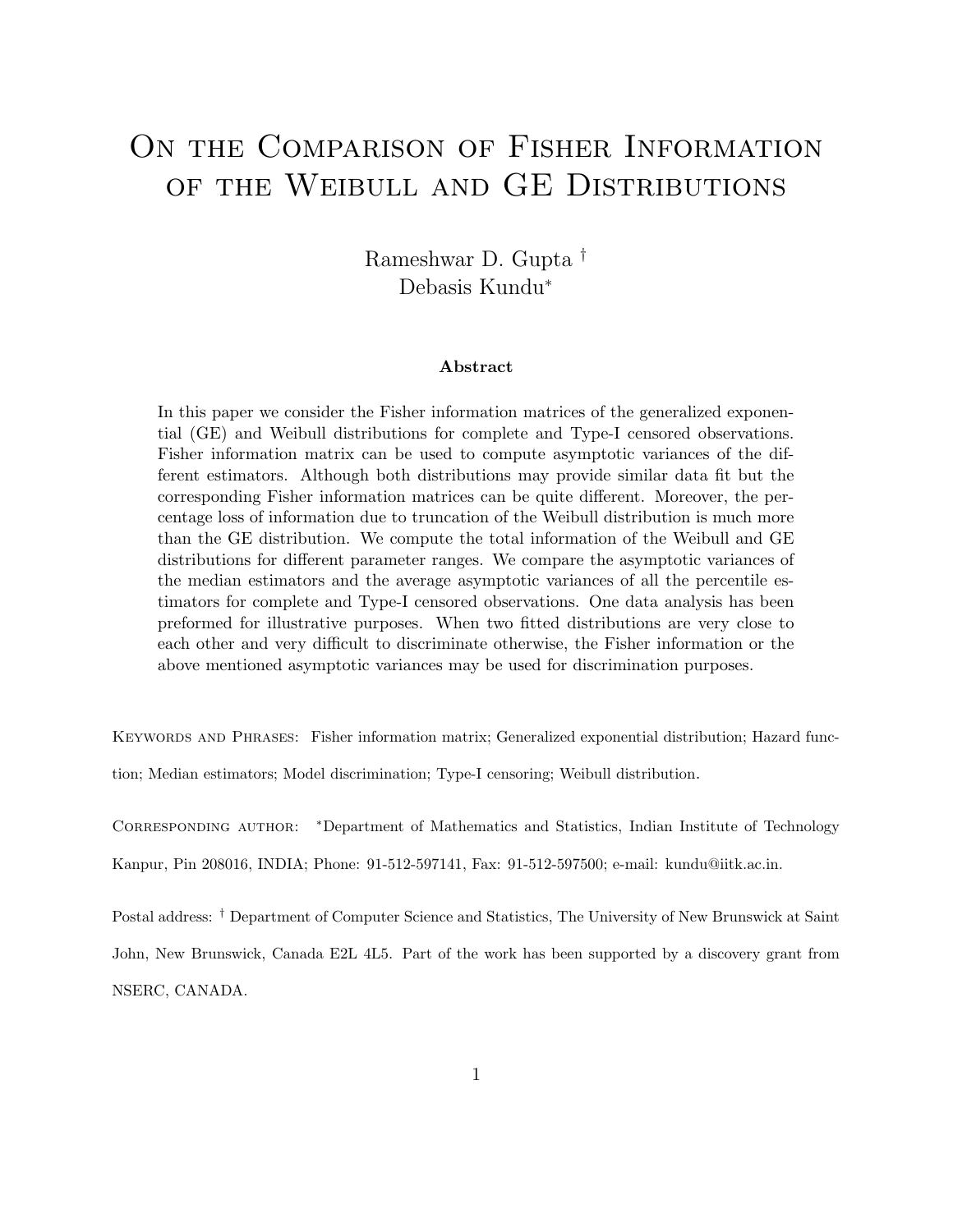### 1 INTRODUCTION

Recently the two-parameter generalized exponential (GE) distribution has been proposed by the authors. It has been studied extensively by Gupta and Kundu [6], [7], [8], [9], [10], Raqab [17] [18], Raqab and Ahsanullah [19] and Zheng [21]. For  $x > 0$ , the two-parameter generalized exponential distribution has the density function

$$
f_{GE}(x; \alpha, \lambda) = \alpha \lambda e^{-\lambda x} \left( 1 - e^{-\lambda x} \right)^{\alpha - 1}, \quad \alpha, \lambda > 0.
$$

Here  $\alpha$  and  $\lambda$  are the shape and scale parameters respectively. For different values of the shape parameters, the density function can take different shapes. For  $0 < \alpha \leq 1$ , the density function is a decreasing function and for  $\alpha > 1$ , it becomes an uni-modal function. The different shapes of the density function can be seen in Gupta and Kundu [7]. The hazard function of the GE distribution can be increasing or decreasing depending on the shape parameter  $\alpha$ . It has been observed that the GE distribution can be used quite effectively to analyze skewed data set and it is a good alternative to the well known Weibull distribution. In many situations the GE distribution might provide a better data fit than the Weibull distribution. Since the distribution function of the GE distribution is in a closed form, therefore GE distribution also can be used very conveniently if the data are censored like Weibull distribution. Interestingly, even though the distribution function and the hazard function have convenient expressions for both Weibull and GE distributions, but the Fisher information matrices are not very convenient in both cases.

Computation of the Fisher information for any particular distribution is quite important and recently it has received some special attention, see for example Efron and Johnstone [3], Gertsbakh [4], Zheng and Gastwirth [20], Zheng [21] and the references therein. Fisher information can be used to compute the asymptotic variances of the different functions of the estimators. The problem is quite important when the data are censored. Sometimes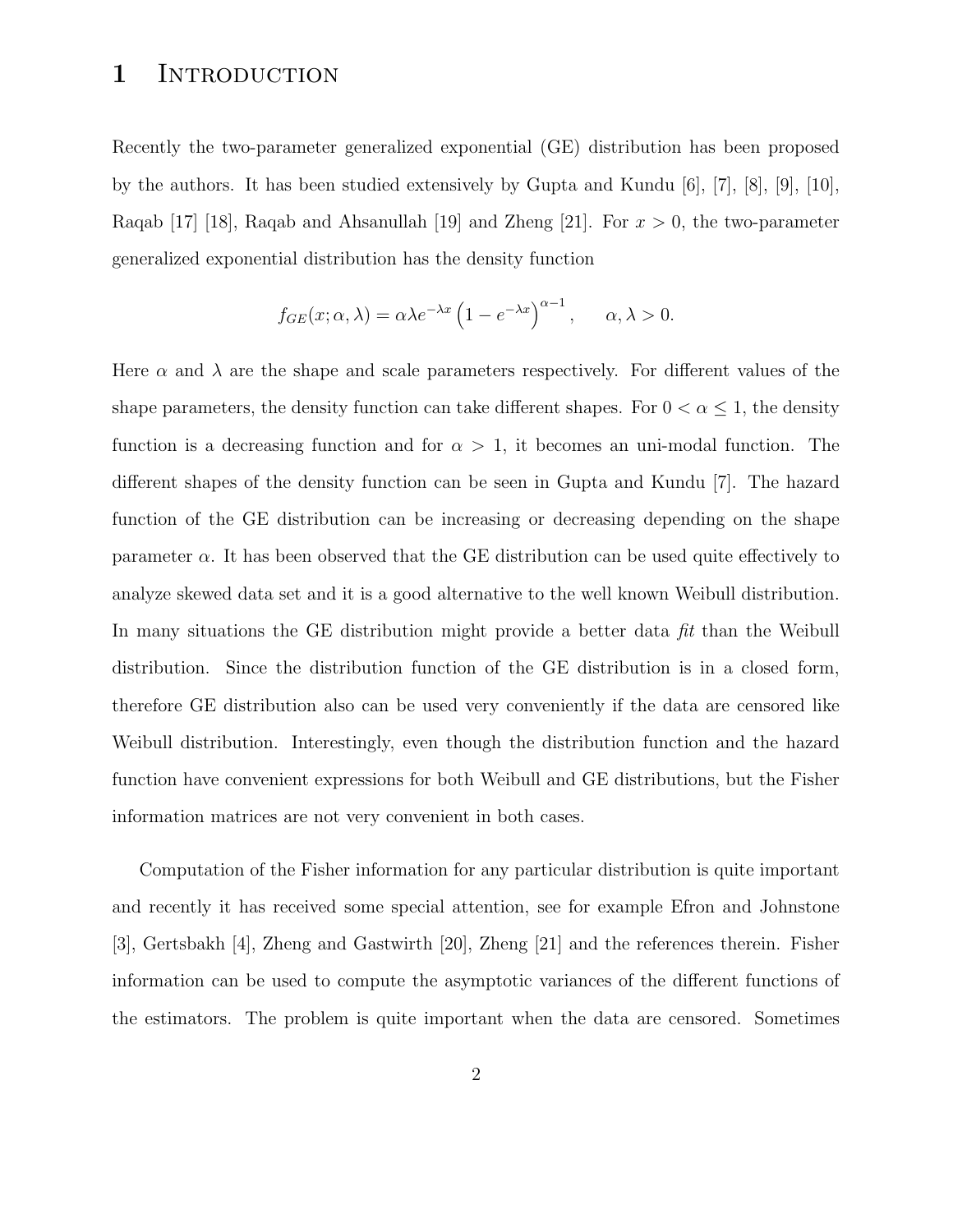it is observed that two particular distributions may provide very similar data fit to a given data set. The distance between the two fitted distributions can be very small, and it may be very difficult to discriminate between them. The asymptotic variances of some function of the estimators which represent the common features of both distributions may be used to discriminate between them.

We compute the Fisher information matrices of both distributions under different conditions, namely for (i) complete observation and for (ii) Type-I censored observation. It is well known (Lehmann [14]) that the Fisher information matrix can be computed using the first and second derivative of the log-likelihood function. Efron and Johnstone [3] showed that the Fisher information matrix can be computed using hazard function also.

Recently it is observed by the authors (Gupta and Kundu [10]) that the GE and Weibull distributions provide a very similar data fit and one needs a large sample size to discriminate between the two distribution functions at least for certain ranges of the shape parameters. Interestingly, it is observed that although both GE and Weibull distributions can provide similar data fit but their Fisher information matrices can be quite different. We compute the Fisher information matrices of both distributions and study some interesting properties for complete and Type-I censored observations. Using the Fisher information, we compute the asymptotic variances of the median estimators for both distributions and they are used for model discrimination.

We denote the Weibull density function (for  $x > 0$ ) as

$$
f_{WE}(x; \beta, \theta) = \beta \theta (\theta x)^{\beta - 1} e^{-(\theta x)^{\beta}}; \quad \beta > 0, \theta > 0.
$$

The generalized exponential distribution with the shape and scale parameters  $\alpha$  and  $\lambda$  respectively will be denoted by  $GE(\alpha, \lambda)$ . Similarly the Weibull distribution with the shape and scale parameters  $\beta$  and  $\theta$  respectively will be denoted by WE( $\beta$ ,  $\theta$ ). The rest of the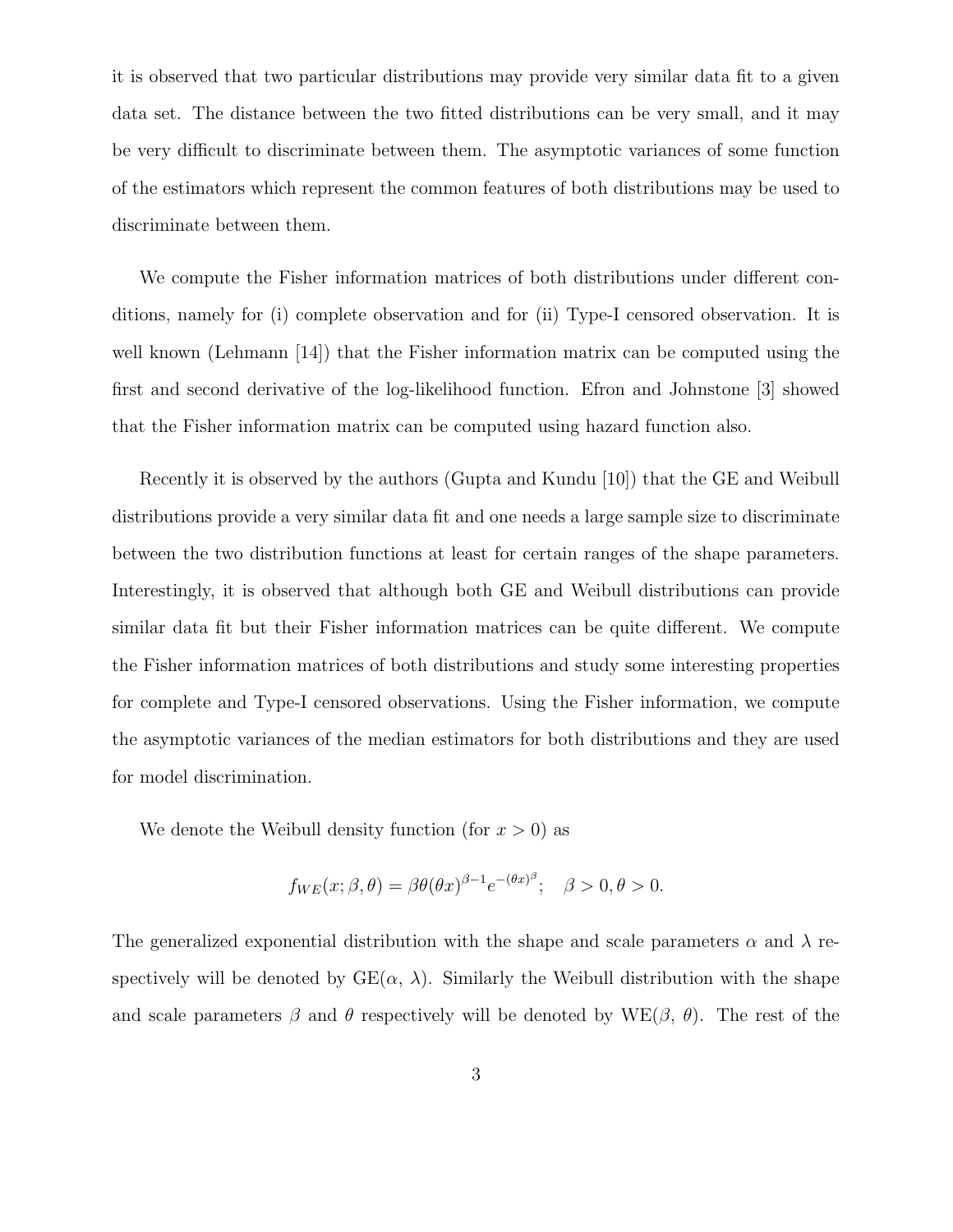paper is organized as follows. In section 2, we give the preliminaries. In sections 3 and 4 we provide results for complete sample and Type-I censored sample respectively. We analyze one data set in section 5 and finally conclude the paper in section 6.

### 2 Preliminaries

### 2.1 FISHER INFORMATION MATRIX FOR COMPLETE SAMPLE

Let X be a continuous random variable with the cumulative distribution function  $(CDF)$  $F(x; \theta_1, \theta_2)$  and the probability density function (PDF)  $f(x; \theta_1, \theta_2)$ . For brevity, we consider only two parameters  $\theta_1$  and  $\theta_2$ , although the results are true for any finite dimensional vector. Under the standard regularity conditions (Lehmann [14]), the Fisher information matrix for the parameter vector  $\boldsymbol{\theta} = (\theta_1, \theta_2)$  based on an observation in terms of the expected values of the first and second derivatives of the log-likelihood function is provided in Lehmann [14].

Efron and Johnstone [3] observed that the Fisher information matrix can be obtained using the hazard function  $h(x, \theta) = \frac{f(x, \theta)}{\bar{p}(x, \theta)}$  $\frac{f(x,\boldsymbol{\theta})}{\bar{F}(x,\boldsymbol{\theta})} = -\frac{d}{dx}\ln \bar{F}(x;\boldsymbol{\theta})$  as follows

$$
\mathbf{I}(\boldsymbol{\theta}) = E\left(\begin{bmatrix} \frac{\partial}{\partial \theta_1} \ln h(X, \boldsymbol{\theta}) \\ \frac{\partial}{\partial \theta_2} \ln h(X, \boldsymbol{\theta}) \end{bmatrix} \begin{bmatrix} \frac{\partial}{\partial \theta_1} \ln h(X, \boldsymbol{\theta}) & \frac{\partial}{\partial \theta_2} \ln h(X, \boldsymbol{\theta}) \end{bmatrix}\right).
$$
(1)

The derivation of (1) is simple, and it mainly follows using the definition of the hazard function in terms of the density function (see Efron and Johnstone [3]). It has some interesting statistical and probabilistic implications also, noted by Efron and Johnstone [3].

#### 2.2 FISHER INFORMATION MATRIX UNDER FIXED TIME CENSORING

If the observation of X is right censored at a fixed time point T, *i.e.* one observes  $min(X, T)$ , the Fisher information for the parameter vector  $\theta$  based on a censored observation (see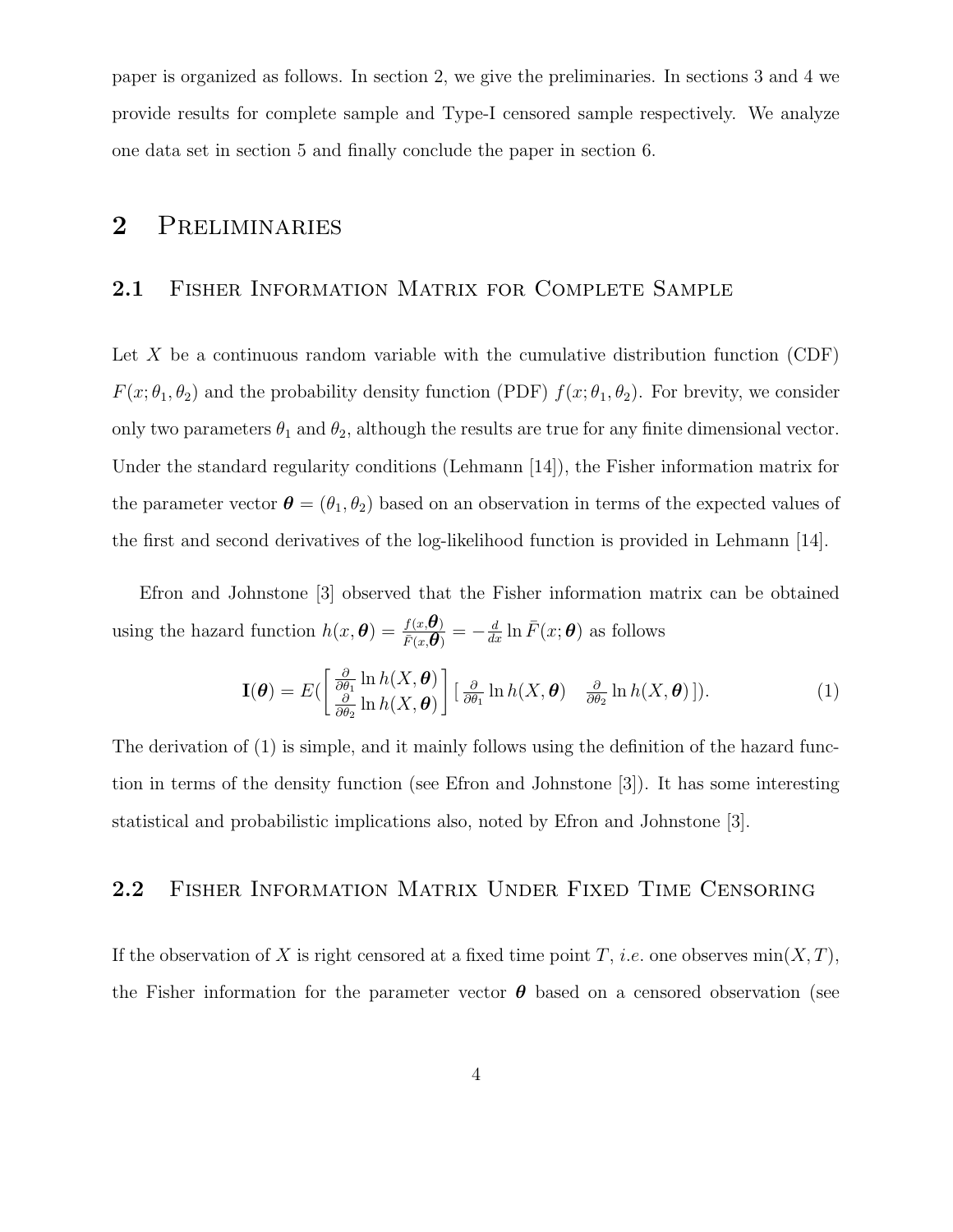Gertsbakh [4] or Lawless [13]) is

$$
\mathbf{I}_{R}^{(c)}(T,\boldsymbol{\theta}) = \begin{bmatrix} a_{11} & a_{12} \\ a_{21} & a_{22} \end{bmatrix} + \frac{1}{\bar{F}(T,\boldsymbol{\theta})} \begin{bmatrix} \frac{\partial}{\partial \theta_{1}} \bar{F}(T,\boldsymbol{\theta}) \\ \frac{\partial}{\partial \theta_{2}} \bar{F}(T,\boldsymbol{\theta}) \end{bmatrix} \begin{bmatrix} \frac{\partial}{\partial \theta_{1}} \bar{F}(T,\boldsymbol{\theta}) & \frac{\partial}{\partial \theta_{2}} \bar{F}(T,\boldsymbol{\theta}) \end{bmatrix},
$$

where for  $i, j = 1, 2$ ,

$$
a_{ij} = \int_0^T \left( \frac{\partial}{\partial \theta_i} \ln f(x, \boldsymbol{\theta}) \right) \left( \frac{\partial}{\partial \theta_j} \ln f(x, \boldsymbol{\theta}) \right) f(x, \boldsymbol{\theta}) dx,
$$

and  $\bar{F}(T,\theta) = 1 - F(T,\theta)$ . It can be easily seen using the similar arguments of Gupta, Gupta and Sankaran [5] that

$$
\mathbf{I}_R^{(c)}(T,\boldsymbol{\theta}) = \begin{bmatrix} b_{11} & b_{12} \\ b_{21} & b_{22} \end{bmatrix},\tag{2}
$$

where for  $i,j=1,2,$ 

$$
b_{ij} = \int_0^T \left( \frac{\partial}{\partial \theta_i} \ln h(x, \boldsymbol{\theta}) \right) \left( \frac{\partial}{\partial \theta_j} \ln h(x, \boldsymbol{\theta}) \right) f(x, \boldsymbol{\theta}) dx.
$$

## 3 Fisher Information Matrices : Complete Sample

Let us denote the Fisher information matrix of the GE parameters  $\alpha$  and  $\lambda$  for complete sample by

$$
\mathbf{I}_{G}(\lambda,\alpha) = \begin{bmatrix} a_{11G} & a_{12G} \\ a_{21G} & a_{22G} \end{bmatrix}.
$$

The elements are

$$
a_{11G} = \frac{1}{\alpha^2},
$$
  
\n
$$
a_{12G} = a_{21G} = -\frac{\alpha}{\lambda} \int_0^\infty x e^{-2x} (1 - e^{-x})^{\alpha - 2} dx,
$$
  
\n
$$
a_{22G} = \frac{1}{\lambda^2} + \frac{\alpha(\alpha - 1)}{\lambda^2} \int_0^\infty x^2 e^{-2x} (1 - e^{-x})^{\alpha - 3} dx.
$$

For  $\alpha \neq 1$ ,

$$
a_{12G} = a_{21G} = \frac{1}{\lambda} \left[ \frac{\alpha}{\alpha - 1} (\psi(\alpha) - \psi(1)) - (\psi(\alpha + 1) - \psi(1)) \right]
$$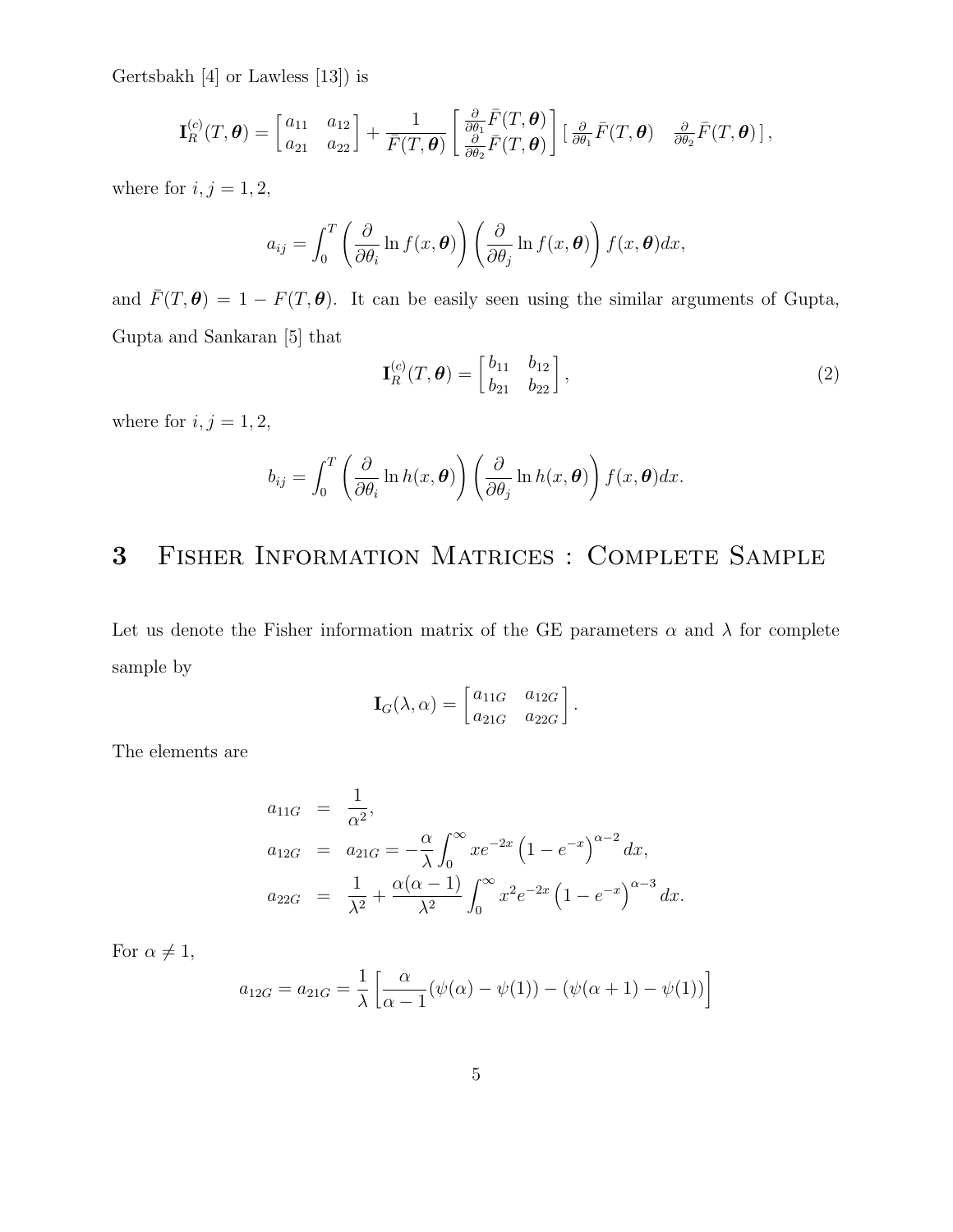and for  $\alpha = 1$ ,

$$
a_{12G} = a_{21G} = -\frac{1}{\lambda} \sum_{j=0}^{\infty} \frac{1}{(2+j)^2}.
$$

Similarly for  $\alpha \neq 2$ ,

$$
a_{22G} = \frac{1}{\lambda^2} \left[ 1 + \frac{\alpha(\alpha - 1)}{\alpha - 2} \left( \psi'(1) - \psi'(\alpha - 1) + (\psi(\alpha - 1) - \psi(1))^2 \right) \right] - \frac{\alpha}{\lambda^2} \left[ \psi'(1) - \psi(\alpha) + (\psi(\alpha) - \psi(1))^2 \right]
$$

and for  $\alpha = 2$ 

$$
a_{22G} = \frac{1}{\lambda^2} + \frac{4}{\lambda^2} \sum_{j=0}^{\infty} \frac{1}{(2+j)^3}.
$$

Now we compute the Fisher information matrix of the Weibull distribution. Let us denote

$$
\mathbf{I}_W(\beta,\theta) = \begin{bmatrix} a_{11W} & a_{12W} \\ a_{21W} & a_{22W} \end{bmatrix},
$$

as the Fisher information matrix of the Weibull distribution where the elements are as follows

$$
a_{11W} = \frac{1}{\beta^2} (\psi'(1) + \psi^2(2));
$$
  $a_{12W} = a_{21W} = \frac{1}{\theta} (1 + \psi(1));$   $a_{22W} = \frac{\beta^2}{\theta^2}$ 

.

Some of the interesting points are observed comparing the Fisher information matrices for the two distributions. First of all if we assume that the scale parameters are known in both cases then the Fisher information of the shape parameters are inversely proportional to the corresponding shape parameters. Similarly, if the shape parameters are assumed to be known then the Fisher information of the scale parameters are inversely proportional to the corresponding scale parameters. In this respect they are quite similar in nature.

Now let us consider the total information measure of a given Fisher information matrix. We consider the trace of the Fisher information matrix as its measure of the total information. It is similar to the E-optimality of the design of experiment problems. Note that the trace of the Fisher information matrix of the GE (Weibull) distribution is the sum of the information measure of  $\alpha$  ( $\beta$ ), when  $\lambda$  ( $\theta$ ) is known, and  $\lambda$  ( $\theta$ ), when  $\alpha$  ( $\beta$ ) is known.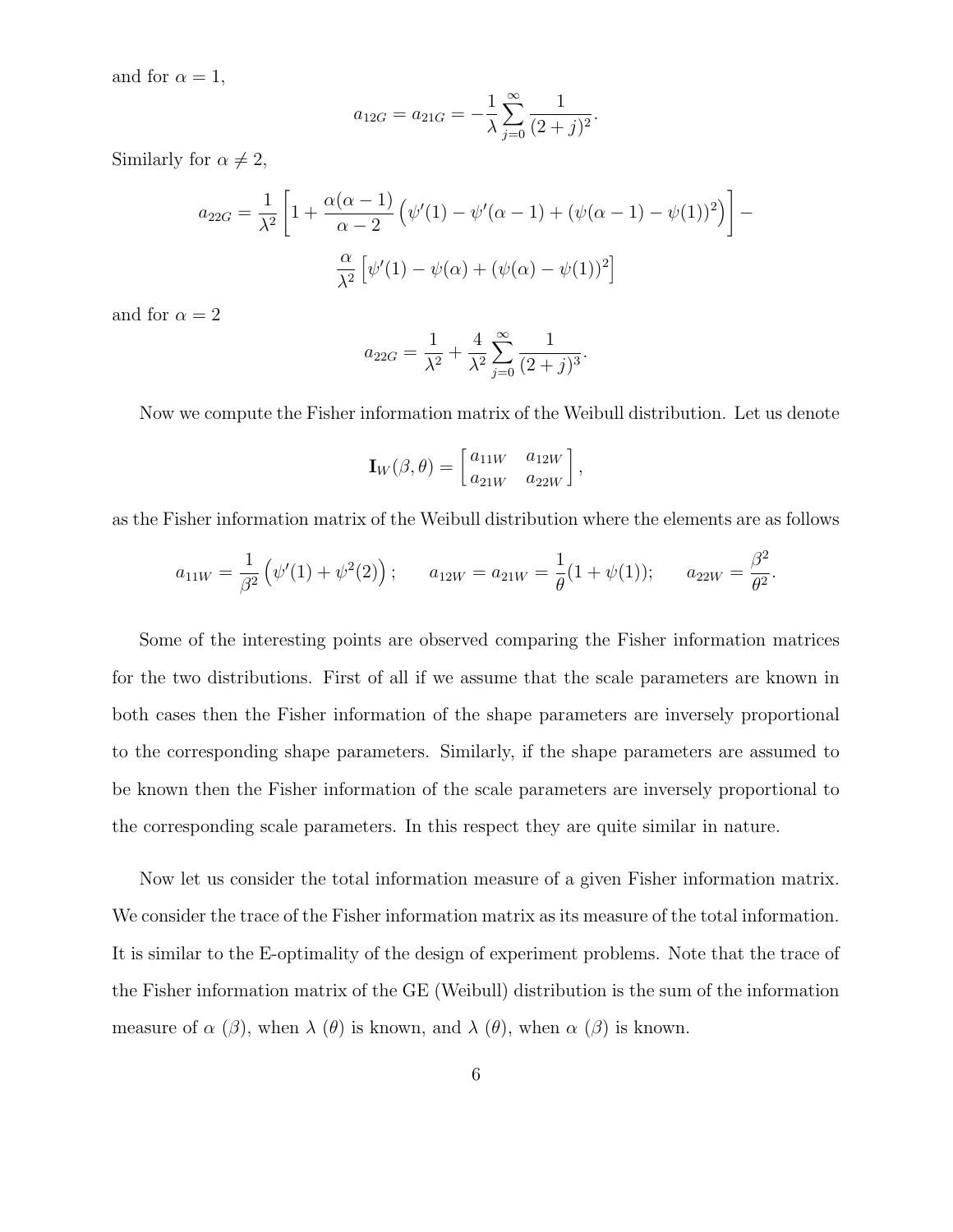It should be mentioned that although  $\alpha$ ,  $\beta$  and  $\lambda$ ,  $\theta$  are the shapes and scales parameters of the corresponding GE and Weibull distributions respectively but the parameters do not characterize the same features of the corresponding lifetime distributions. To compare the same features of both distributions, we compute the asymptotic variance (inversely proportional to the information measure) of the median estimators for both distributions. Note that the p-th  $(0 < p < 1)$  percentile points of the GE and Weibull distributions are

$$
P_{GE}(\alpha,\lambda) = -\frac{1}{\lambda} \ln \left( 1 - p^{\frac{1}{\alpha}} \right) \quad \text{and} \quad P_{WE}(\beta,\theta) = \frac{1}{\theta} \left[ -\ln(1-p) \right]^{\frac{1}{\beta}}, \quad (3)
$$

respectively. Therefore, the asymptotic variance of the  $p$ -th percentile estimator of the GE distribution, see Lewless [13], is

$$
V_{GE}(p) = \begin{bmatrix} \frac{\partial P_{GE}}{\partial \alpha} & \frac{\partial P_{GE}}{\partial \lambda} \end{bmatrix} \begin{bmatrix} a_{11G} & a_{12G} \\ a_{21G} & a_{22G} \end{bmatrix}^{-1} \begin{bmatrix} \frac{\partial P_{GE}}{\partial \alpha} \\ \frac{\partial P_{GE}}{\partial \lambda} \end{bmatrix},
$$

and the asymptotic variance of the  $p$ -th percentile estimator of the Weibull distribution is

$$
V_{WE}(p) = \begin{bmatrix} \frac{\partial P_{WE}}{\partial \beta} & \frac{\partial P_{WE}}{\partial \theta} \end{bmatrix} \begin{bmatrix} a_{11W} & a_{12W} \\ a_{21W} & a_{22W} \end{bmatrix}^{-1} \begin{bmatrix} \frac{\partial P_{WE}}{\partial \beta} \\ \frac{\partial P_{WE}}{\partial \theta} \end{bmatrix}.
$$

Now to compare the information measures of the two distributions, we feel it is reasonable to compare  $V_{GE}(0.5)$  with  $V_{WE}(0.5)$  or the comparison between  $\int_0^1 V_{GE}(p)dp$  and  $\int_0^1 V_{WE}(p)dp$ is meaningful. Note that  $\int_0^1 V_{GE}(p) dp$  and  $\int_0^1 V_{WE}(p) dp$  represent the average asymptotic variances of the percentile estimators over all percentile points.

We compute the different information measures of the two distribution functions at their closest values. The distance between two distribution functions can be defined in several ways. We consider the Kullback-Leibler distance, see Gupta and Kundu [10] for details, as the distance between two distribution functions. In the same paper, [10], we reported  $\tilde{\alpha}$ ,  $\lambda$ for a given  $\beta$  such that  $GE(\tilde{\alpha}, \tilde{\lambda})$  is *closest* to  $WE(\beta, 1)$  with respect to Kullback-Leibler distance. Similarly, we also reported  $\tilde{\beta}$ ,  $\tilde{\theta}$  for a given  $\alpha$  such that  $WE(\tilde{\beta}, \tilde{\theta})$  is *closest* to  $GE(\alpha, 1)$  with respect to the same distance function. To compute the total information of the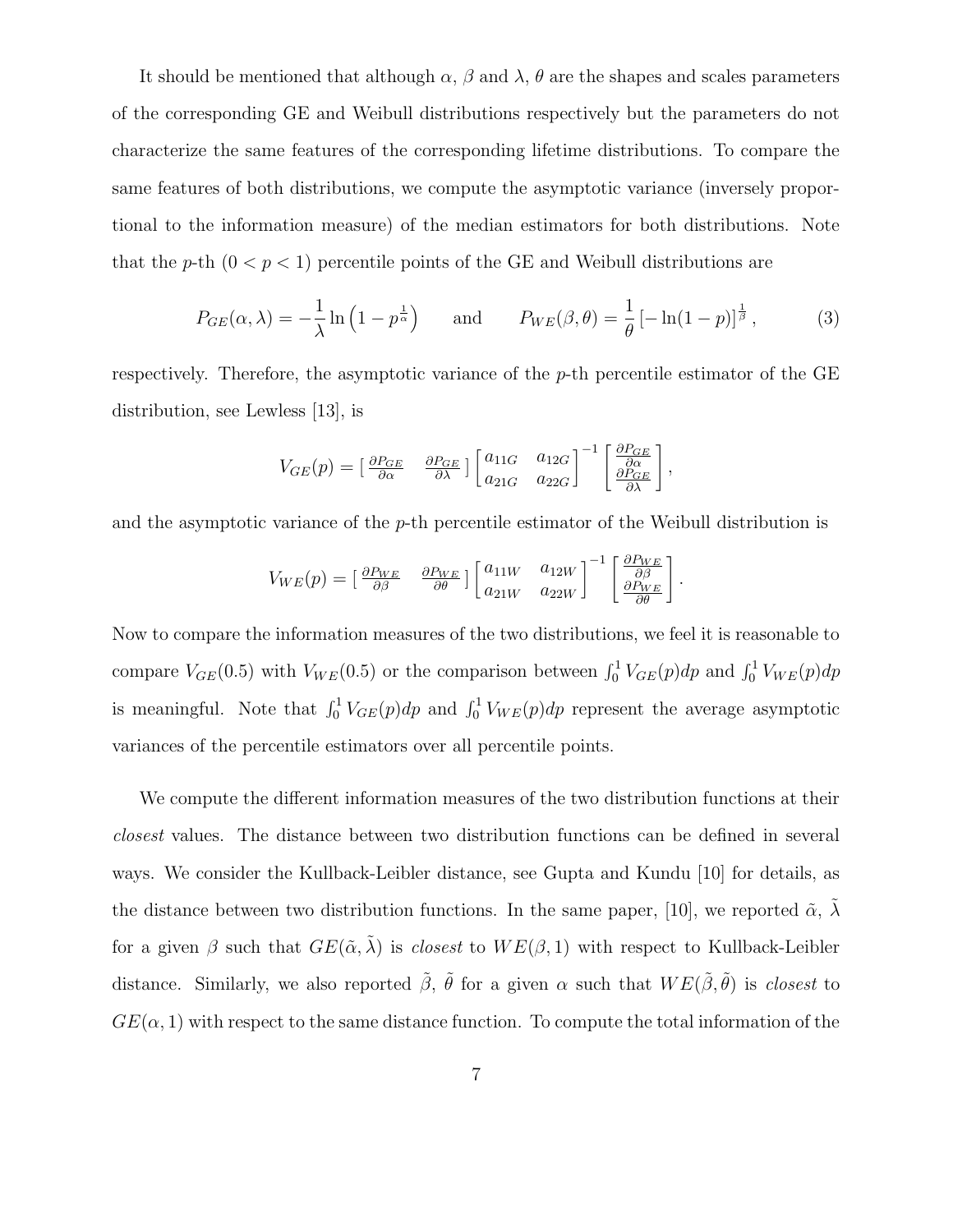|     | $\tilde{\alpha}$ | $\lambda$ | Trace   | Trace | Total-Var | Total-Var |
|-----|------------------|-----------|---------|-------|-----------|-----------|
|     |                  |           | Weibull | GE    | Weibull   | GE        |
| 0.6 | 0.474            | 0.410     | 5.42    | 7.46  | 3.28      | 0.77      |
| 0.8 | 0.722            | 0.721     | 3.49    | 3.35  | 2.11      | 1.86      |
| 1.2 | 1.390            | 1.307     | 2.71    | 1.30  | 1.64      | 6.19      |
| 1.4 | 1.823            | 1.565     | 2.89    | 0.98  | 1.75      | 9.80      |
| 1.6 | 2.334            | 1.802     | 3.27    | 0.81  | 1.98      | 16.2      |
| 1.8 | 2.885            | 2.006     | 3.80    | 0.72  | 2.30      | 24.0      |
| 2.0 | 3.639            | 2.239     | 4.46    | 0.66  | 2.70      | 33.0      |

Table 1: The trace of the Fisher information matrices of  $WE(\beta,1)$  and  $GE(\tilde{\alpha}, \tilde{\lambda})$  are reported in columns 4 and 5. The total asymptotic variances of the shape and scale parameters for both distributions are also presented in columns 6 and 7. The values of  $\tilde{\alpha}$  and  $\lambda$  are obtained from Gupta and Kundu [10].

| $\alpha$ |       | $\theta$ | Trace   | Trace | Total-Var | Total-Var |
|----------|-------|----------|---------|-------|-----------|-----------|
|          |       |          | Weibull | GE    | Weibull   | GЕ        |
| 0.5      | 0.649 | 2.243    | 4.41    | 4.53  | 14.2      | 2.96      |
| 1.5      | 1.257 | 0.735    | 4.07    | 1.86  | 1.35      | 6.00      |
| 2.0      | 1.440 | 0.609    | 6.47    | 2.06  | 1.45      | 10.3      |
| 2.5      | 1.585 | 0.537    | 9.44    | 2.33  | 1.65      | 16.6      |
| 3.0      | 1.706 | 0.488    | 12.85   | 2.61  | 1.85      | 26.1      |

Table 2: The trace of the Fisher information matrices of  $WE(\tilde{\beta}, \tilde{\theta})$  and  $GE(\alpha, 1)$  are reported in columns 4 and 5. The total asymptotic variances of the shape and scale parameters for both distributions are also presented in columns 6 and 7. The values of  $\tilde{\beta}$  and  $\tilde{\theta}$  are obtained from Gupta and Kundu [10].

Fisher information matrices we compute the traces of the corresponding Fisher information matrices for both distributions. The results are reported in Tables 1 and 2. We also compute  $V_{GE}(0.5)$ ,  $V_{WE}(0.5)$ ,  $\int_0^1 V_{GE}(p) dp$  and  $\int_0^1 V_{WE}(p) dp$ . The results are reported in Tables 3 and 4.

From Tables 1 and 2, it is observed that for both distributions when the scale parameter is fixed, the total information increases as the shape parameter moves away from one. The total asymptotic variances also show the expected trend. Comparing the Tables 3 and 4 it is observed that for the shape parameter less than one, the average asymptotic variance of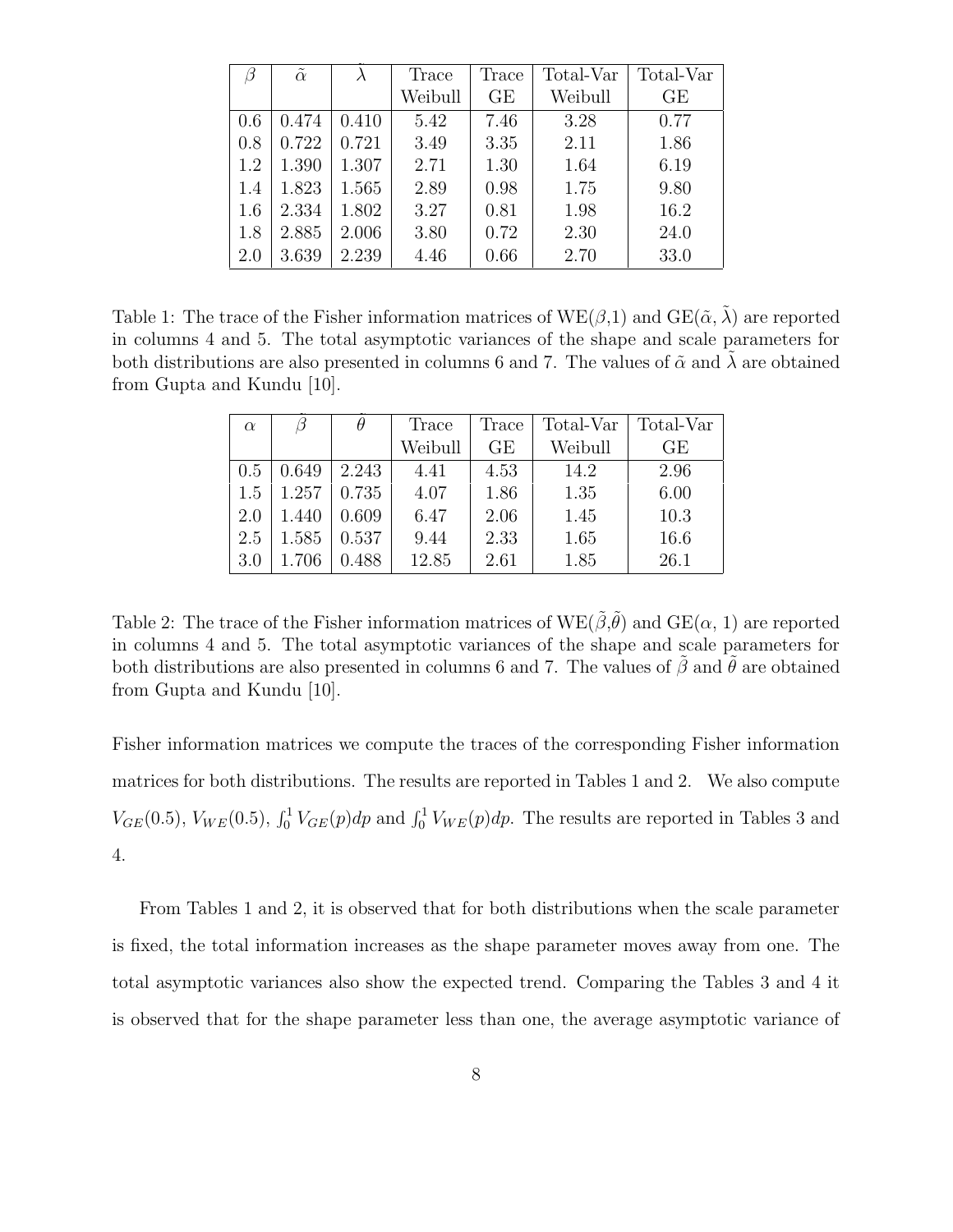|                                                                           | $\beta \rightarrow$ 0.6 0.8 1.2 1.4 1.6 1.8 2.0 |  |  |  |
|---------------------------------------------------------------------------|-------------------------------------------------|--|--|--|
| $V_{WE}(0.5)$   1.1287 0.8617 0.5197 0.4167 0.3406 0.2832 0.2389          |                                                 |  |  |  |
| $V_{GE}(0.5)$ 1.3190 0.8082 0.4332 0.3487 0.2908 0.2514 0.2145            |                                                 |  |  |  |
|                                                                           |                                                 |  |  |  |
| $\int_0^1 V_{WE}(p) dp$ 45.8192 7.8307 1.4199 0.8705 0.5993 0.4451 0.3482 |                                                 |  |  |  |
| $\int_0^1 V_{GE}(p) dp$ 13.5675 4.4938 1.4248 1.0101 0.7721 0.6294 0.5104 |                                                 |  |  |  |

Table 3: The asymptotic variances of the median estimators of  $WE(\beta,1)$ ,  $GE(\tilde{\alpha}, \tilde{\lambda})$  are reported and the average asymptotic variances over all the percentile points are also reported.

|                                                                                                                                                            | $\alpha \to 0.5$ 1.5 2.0 2.5 3.0 |  |  |
|------------------------------------------------------------------------------------------------------------------------------------------------------------|----------------------------------|--|--|
| $\begin{array}{c cccccc} V_{WE}(0.5) & 0.2103 & 0.9015 & 1.0776 & 1.1985 & 1.2944 \\ V_{GE}(0.5) & 0.2447 & 0.7736 & 0.8895 & 0.9673 & 1.0230 \end{array}$ |                                  |  |  |
|                                                                                                                                                            |                                  |  |  |
|                                                                                                                                                            |                                  |  |  |
| $\int_0^1 V_{WE}(p) dp$ 5.2905 2.2516 2.2134 2.1309 2.1331                                                                                                 |                                  |  |  |
| $\left[\int_0^1 V_{GE}(p)dp\right]$ 2.2871 2.4457 2.4829 2.5172 2.5379                                                                                     |                                  |  |  |

Table 4: The asymptotic variances of the median estimators of  $WE(\tilde{\beta}, \tilde{\theta})$ ,  $GE(\alpha, 1)$  and the average asymptotic variances over all the percentile points are also reported.

the percentile estimators is smaller for the GE model than the Weibull model, and for the shape parameter greater than one it is the other way. Asymptotic variances of the median estimators for the GE model are usually smaller than the Weibull model unless the shape parameter is small.

### 4 Fisher Information Matrices: Right Censoring

In this case let us denote the Fisher information matrix of the GE parameters  $\alpha$  and  $\lambda$  by

$$
\mathbf{I}_{G,R}^{(c)}(T,\alpha,\lambda) = \begin{bmatrix} b_{11G} & b_{12G} \\ b_{21G} & b_{22G} \end{bmatrix}.
$$

Using (2), it can be easily seen that for  $p = (1 - e^{-\lambda T})^{\alpha}$ 

$$
b_{11G} = \frac{1}{\alpha^2} \int_0^p \left[ 1 + \frac{\ln y}{1 - y} \right]^2 dy = \frac{1}{\alpha^2} \left[ p + \frac{p}{1 - p} (\ln p)^2 \right],
$$
  

$$
b_{12G} = b_{21G} = \frac{\alpha}{\lambda} \int_0^{p^{\frac{1}{\alpha}}} \left[ \frac{1}{\alpha} + \frac{\ln y}{1 - y^{\alpha}} \right] \left[ 1 + \frac{\ln(1 - y)}{y} - \frac{\alpha(1 - y)\ln(1 - y)}{y(1 - y^{\alpha})} \right] y^{\alpha - 1} dy,
$$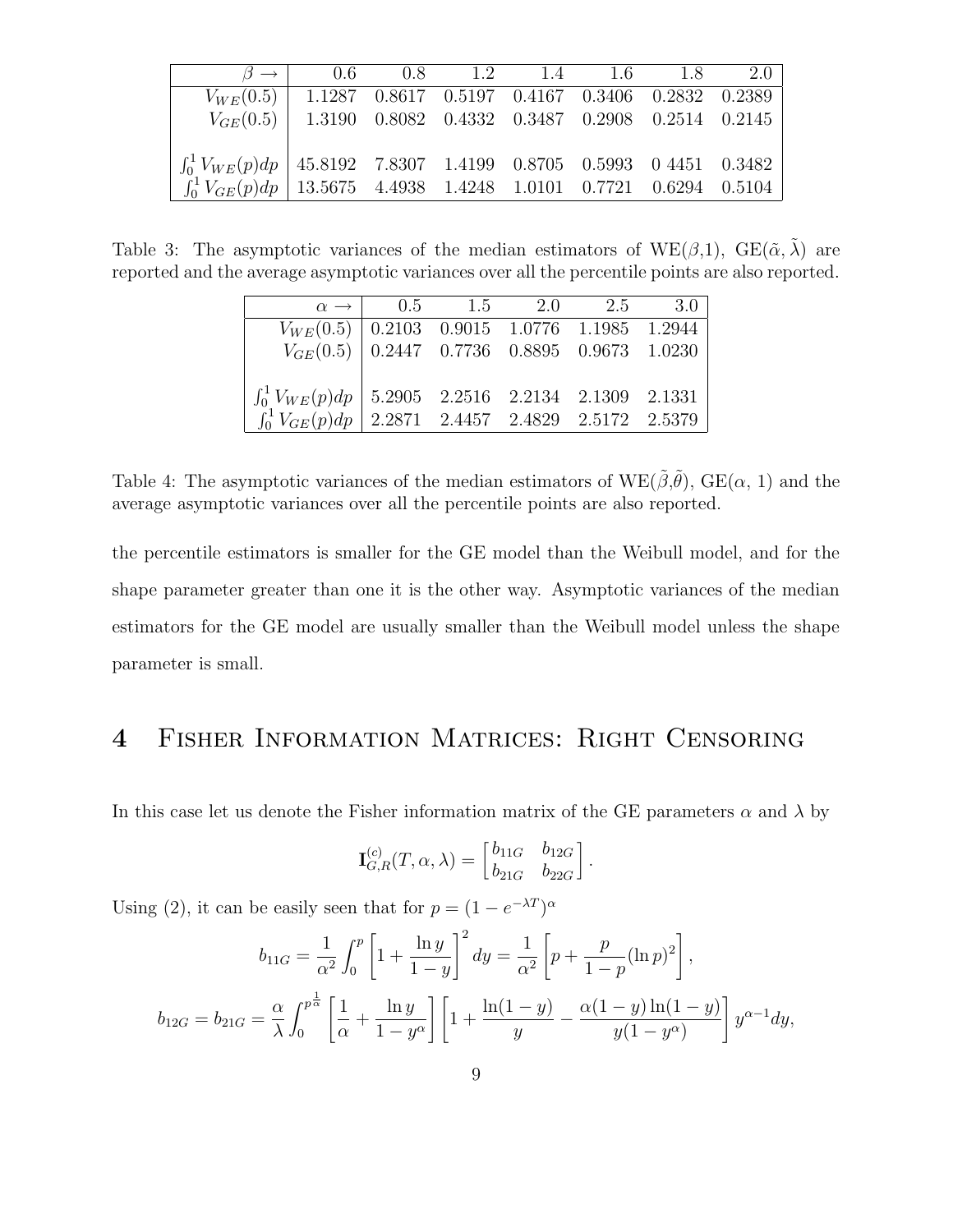$$
b_{22G} = \frac{\alpha}{\lambda^2} \int_0^{p^{\frac{1}{\alpha}}} \left[ 1 + \frac{\ln(1-y)}{y} - \frac{\alpha(1-y)\ln(1-y)}{y(1-y^{\alpha})} \right]^2 y^{\alpha-1} dy.
$$

Now let us define the Fisher information matrix for the Weibull parameters  $\beta$  and  $\theta$  by

$$
\mathbf{I}_{W,R}^{(c)}(T,\beta,\theta) = \begin{bmatrix} b_{11W} & b_{12W} \\ b_{21W} & b_{22W} \end{bmatrix}.
$$

In this case also using (2) and for  $\tilde{p} = 1 - e^{-(\theta T)^{\beta}}$ , we obtain

$$
b_{11W} = \frac{1}{\beta^2} \int_0^{-\ln(1-\tilde{p})} [1 + \ln y]^2 e^{-y} dy,
$$
  

$$
b_{12W} = b_{21W} = \frac{1}{\theta} \int_0^{-\ln(1-\tilde{p})} [1 + \ln y] e^{-y} dy,
$$
  

$$
b_{22W} = \frac{\beta^2}{\theta^2} \tilde{p}.
$$

Now we compute the total information measures of the two information matrices for different parameter values and for different T. Similarly as before we compute the different information measures at their closest values. We consider different T's namely  $T \approx$  mean and  $T \approx$  mean + standard deviation.

There are mainly two reasons to choose these two T values. First of all once we consider these two T values then the corresponding p or  $\tilde{p}$  values become independent of the scale parameters. Secondly, once we truncate at the mean  $(\text{mean} + \text{sd})$  then we observe at least 57%(86%) and 43%(87%) observations for GE and Weibull cases respectively. If we choose T lower than mean then the censoring becomes quite heavy.

We compute the loss of information (in percentage) in each case and the results are reported in Tables 5 and 6. Interestingly it is observed at  $T \approx$  mean the loss of information for Weibull distribution is approximately between 44% to 49% and for the GE distribution it is approximately 6% to 25%. When  $T \approx$  mean + standard deviation then the loss of information for Weibull is approximately 22% to 25% and for GE distribution it is approximately 2% to 8%. Therefore, for a given truncated data set the percentage loss of information for the Weibull parameters will be much more compared to the GE parameters.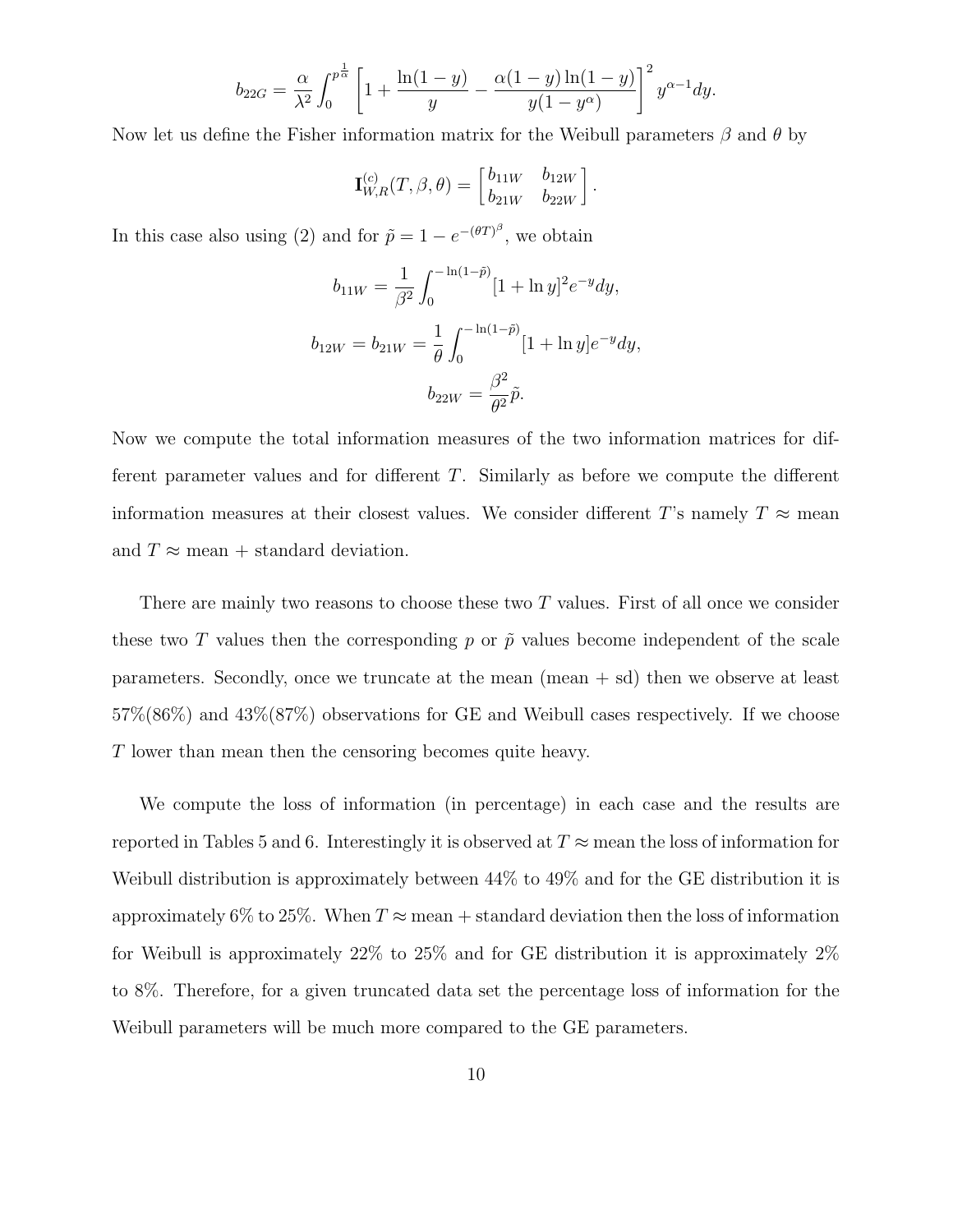| β   | $\tilde{\alpha}$ | $\lambda$ | Trace          | Trace         | Total-Var | Total-Var |
|-----|------------------|-----------|----------------|---------------|-----------|-----------|
|     |                  |           | Weibull        | GE            | Weibull   | GE        |
| 0.6 | 0.474            | 0.410     | 2.85, 47%      | $6.08, 19\%$  | 4.26      | 1.48      |
|     |                  |           | $(4.12, 24\%)$ | $(6.98, 6\%)$ | (3.46)    | (0.91)    |
| 0.8 | 0.722            | 0.721     | 1.77, 49%      | 2.76, 18%     | 3.16      | 3.53      |
|     |                  |           | $(2.58, 26\%)$ | $(3.14, 6\%)$ | (2.33)    | (2.55)    |
| 1.2 | 1.390            | 1.307     | $1.42, 48\%$   | 1.04, 20%     | 3.20      | 10.55     |
|     |                  |           | $(2.07, 24\%)$ | $(1.21, 7\%)$ | (2.03)    | (7.29)    |
| 1.4 | 1.823            | 1.565     | $1.54, 47\%$   | $0.78, 20\%$  | 3.75      | 16.87     |
|     |                  |           | $(2.27, 22\%)$ | $(0.92, 6\%)$ | (2.27)    | (11.99)   |
| 1.6 | 2.334            | 1.802     | $1.75, 47\%$   | $0.64, 21\%$  | 4.54      | 26.88     |
|     |                  |           | $(2.62, 20\%)$ | $(0.76, 6\%)$ | (2.66)    | (19.43)   |
| 1.8 | 2.885            | 2.006     | $2.03, 47\%$   | $0.57, 21\%$  | 5.54      | 41.24     |
|     |                  |           | $(3.08, 19\%)$ | $(0.67, 7\%)$ | (3.16)    | (30.24)   |
| 2.0 | 3.639            | 2.239     | $2.36, 47\%$   | $0.52, 21\%$  | 6.74      | 67.65     |
|     |                  |           | $(3.65, 18\%)$ | $(0.61, 7\%)$ | (3.76)    | (50.88)   |

Table 5: The trace of the Fisher information matrices of  $WE(\beta,1)$  and  $GE(\tilde{\alpha},\tilde{\lambda})$  are reported in columns 4 and 5, when the data are right truncated at  $T \approx$  mean and the loss of information from the complete sample are also presented in the same column. The corresponding total asymptotic variances of the shape and scale parameters for both distributions are presented in columns 6 and 7. The results corresponding to  $T \approx$  mean + standard deviation are reported within bracket in each case.

Comparing Tables 7 and 8 it is observed that because of truncation the asymptotic variances of the median estimators may not change much but the average asymptotic variances are changing quite significantly. It is observed that the average asymptotic variances for GE distribution are smaller than the Weibull distribution for all ranges of the shape parameters, although that is not true for the complete data. It shows that due to truncation the loss of information of the Weibull model is much more than the GE model.

Now we would like to compute the loss of information due to right truncation, in one parameter when the other parameter is known. First we consider the GE distribution. If the scale parameter is known then the loss of information of the shape parameter is

$$
1 - \frac{b_{11G}}{a_{11G}} = 1 - \left[ p + \frac{p}{1 - p} (\ln p)^2 \right],\tag{4}
$$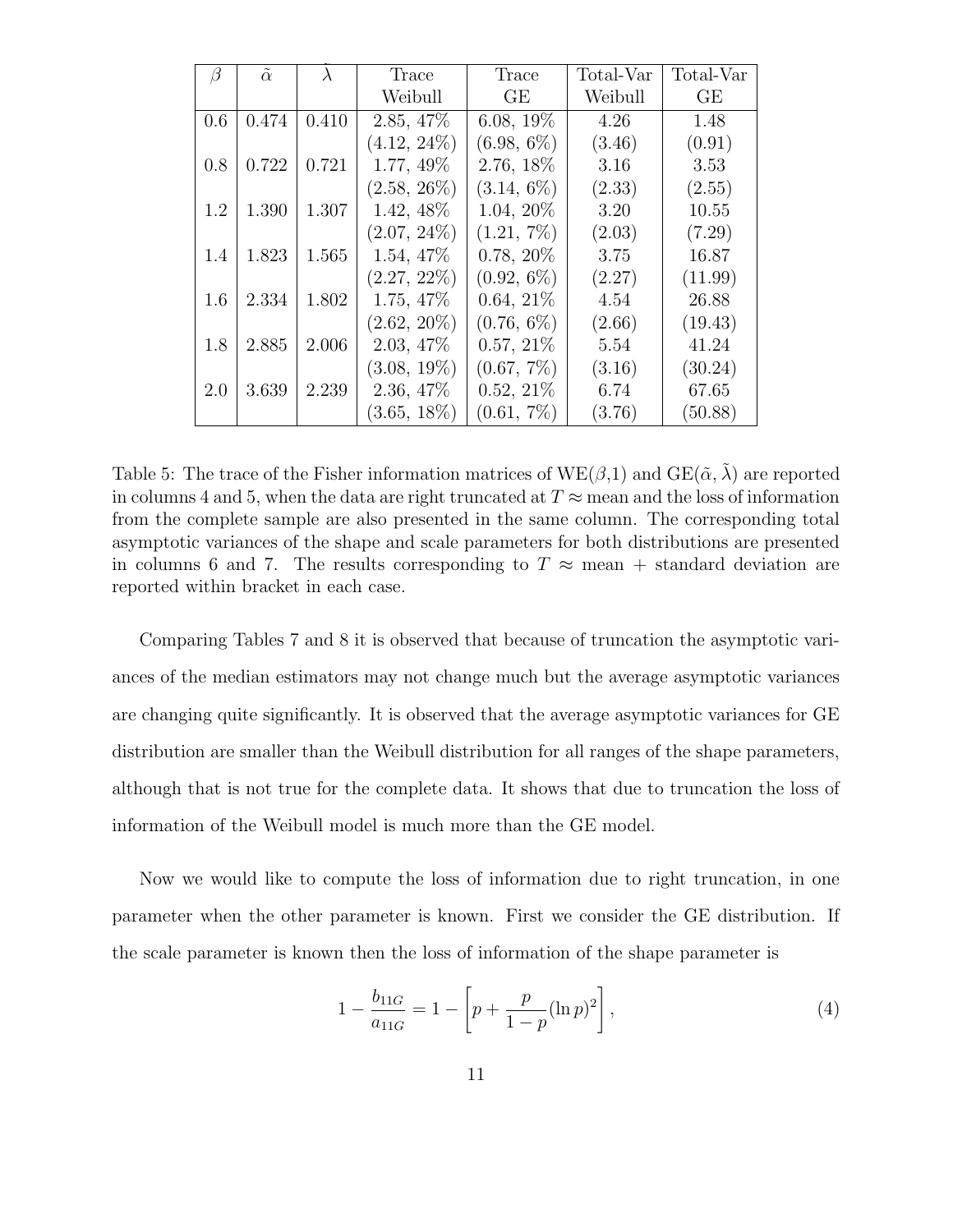| $\alpha$ | В     | $\theta$ | Trace          | Trace         | Total-Var | Total-Var |
|----------|-------|----------|----------------|---------------|-----------|-----------|
|          |       |          | Weibull        | GE            | Weibull   | GE        |
| 0.5      | 0.649 | 2.243    | $2.23, 49\%$   | $4.27,6\%$    | 17.51     | 6.84      |
|          |       |          | $(3.16, 28\%)$ | $(4.42, 2\%)$ | (14.23)   | (3.98)    |
| 1.5      | 1.257 | 0.735    | 2.27, 44\%     | 1.41, 24%     | 2.76      | 9.38      |
|          |       |          | $(1.70, 17\%)$ | $(1.72, 8\%)$ | (1.70)    | (6.73)    |
| 2.0      | 1.440 | 0.609    | $3.64, 44\%$   | 1.54, 25%     | 3.28      | 15.61     |
|          |       |          | $(5.39, 17\%)$ | $(1.90, 8\%)$ | (1.93)    | (11.50)   |
| 2.5      | 1.585 | 0.537    | $5.29, 44\%$   | 1.76, 24\%    | 3.88      | 25.00     |
|          |       |          | $(7.94, 16\%)$ | $(2.16, 7\%)$ | (2.23)    | (18.54)   |
| 3.0      | 1.706 | 0.488    | $7.14, 44\%$   | $2.01, 23\%$  | 4.49      | 37.83     |
|          |       |          | $10.83, 16\%)$ | $(2.44, 7\%)$ | (2.54)    | (28.08)   |

Table 6: The trace of the Fisher information matrices of  $WE(\tilde{\beta}, \tilde{\theta})$  and  $GE(\alpha, 1)$  are reported in columns 4 and 5 when the data are right truncated at  $T \approx$  mean. The corresponding total asymptotic variances of the shape and scale parameters for both distributions are presented in columns 6 and 7. The results corresponding to  $T \approx$  mean + standard deviation are reported within bracket in each case.

here p is same as before, *i.e.*  $p = (1 - e^{-\lambda T})^{\alpha}$ . Therefore, the ratio (4) depends on  $\lambda$  and  $\alpha$ through p only. We plot the ratio (4) in Figure 1, as a function of  $\alpha$  when  $T =$  the mean of GE. From Figure 1, it is clear that the loss of information is an increasing function of  $\alpha$ . However, more than 99% of the information on shape parameter is retained by considering right censoring at the mean, when the  $\alpha \leq 5$ .

Similarly, we look at the loss of information on the scale parameter, when the shape parameter is known. Clearly, the ratio  $1-\frac{b_{22G}}{a_{22G}}$  $\frac{b_{22G}}{a_{22G}}$  is a function of p and  $\alpha$ . However, when  $T =$ mean or mean + sd, it is a function of  $\alpha$  only. We plot this ratio in Figure 2, as a function of  $\alpha$ , at T = mean of GE. It is clear that there is a big impact of  $\alpha$  on this loss of information of  $\lambda$ . Contrary to the shape parameter case, the loss of information is a decreasing function of the shape parameter.

Now, we consider the Weibull distribution. The loss of information of the shape parameter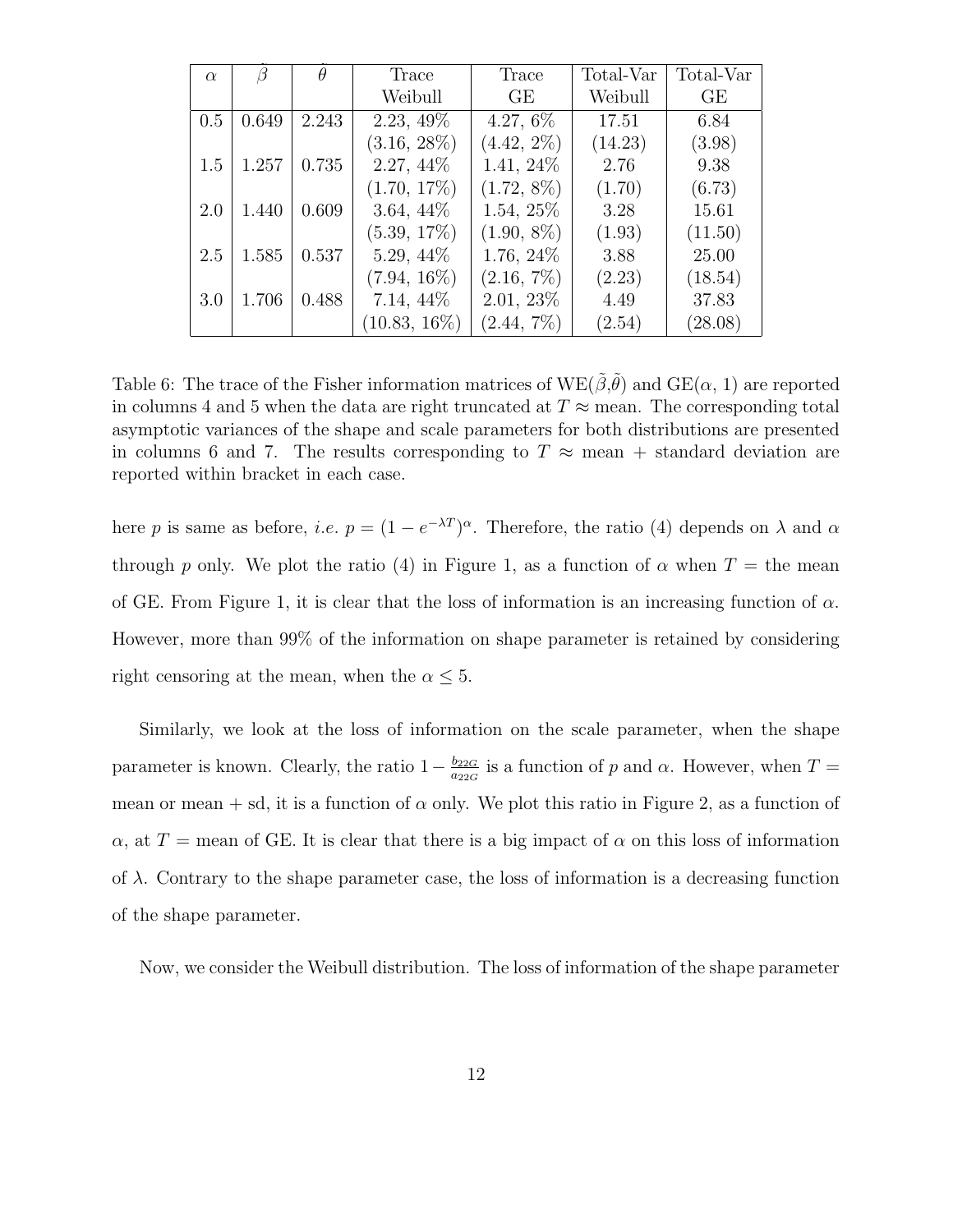| $\longrightarrow$       | 0.6       | 0.8       | 1.2      | 1.4      | 1.6      | 1.8      | 2.0      |
|-------------------------|-----------|-----------|----------|----------|----------|----------|----------|
| $V_{WE}(0.5)$           | 1.2027    | 0.9582    | 0.6244   | 0.5172   | 0.4350   | 0.3710   | 0.3202   |
|                         | (1.1324)  | (0.8670)  | (0.5252) | (0.4216) | (0.3450) | (0.2870) | (0.2423) |
| $V_{GE}(0.5)$           | 1.6343    | 1.0395    | 0.5700   | 0.4602   | 0.3840   | 0.3317   | 0.2825   |
|                         | (1.3696)  | (0.8533)  | (0.4574) | (0.3676) | (0.3061) | (0.2643) | (0.2251) |
|                         |           |           |          |          |          |          |          |
| $\int_0^1 V_{WE}(p) dp$ | 106.2347  | 20.5022   | 4.0914   | 2.5386   | 1.7492   | 1.2919   | 1.0019   |
|                         | (61.2300) | (10.8776) | (1.9771) | (1.1965) | (0.8113) | (0.5934) | (0.4576) |
| $\int_0^1 V_{GE}(p)dp$  | 31.9521   | 9.6217    | 2.7345   | 1.8656   | 1.3809   | 1.0984   | 0.8695   |
|                         | (18.4462) | (5.7080)  | (1.7031) | (1.1848) | (0.8927) | (0.7199) | (0.5785) |

Table 7: The variances of the median estimators of  $WE(\beta,1)$  and  $GE(\tilde{\alpha},\tilde{\lambda})$  when the data are right truncated at T  $\approx$  mean are reported. The results corresponding to T  $\approx$  mean + standard deviation are reported within bracket below in each case.

if the scale parameter is known, is

$$
1 - \frac{b_{11W}}{a_{11W}} = 1 - \frac{1}{\psi^2(2) + \psi'(1)} \int_0^{(\theta T)^\beta} (1 + \ln y)^2 e^{-y} dy.
$$
 (5)

When T = mean (mean + sd), the ratio (5) is a function of  $\theta$ ,  $\beta$  and T, moreover it is an increasing function of β. We plot this ratio at  $T =$  mean of Weibull for different values of β in Figure 3.

When the shape parameter is known, the loss of information on the scale parameter due to truncation is

$$
1 - \frac{b_{22W}}{a_{22W}} = 1 - \tilde{p} = e^{-(\theta T)^{\beta}}.
$$
\n(6)

The ratio (6) is plotted in Figure 4. The loss of information is an increasing function of the  $\beta$ . However, the impact is relatively less than that for the shape parameter case.

### 5 Data Analysis and Discussions

For illustration purposes, we analyze one data set (Linhart and Zucchini [15], pp: 69), using both GE and Weibull models. The data set represents the failure times of the air conditioning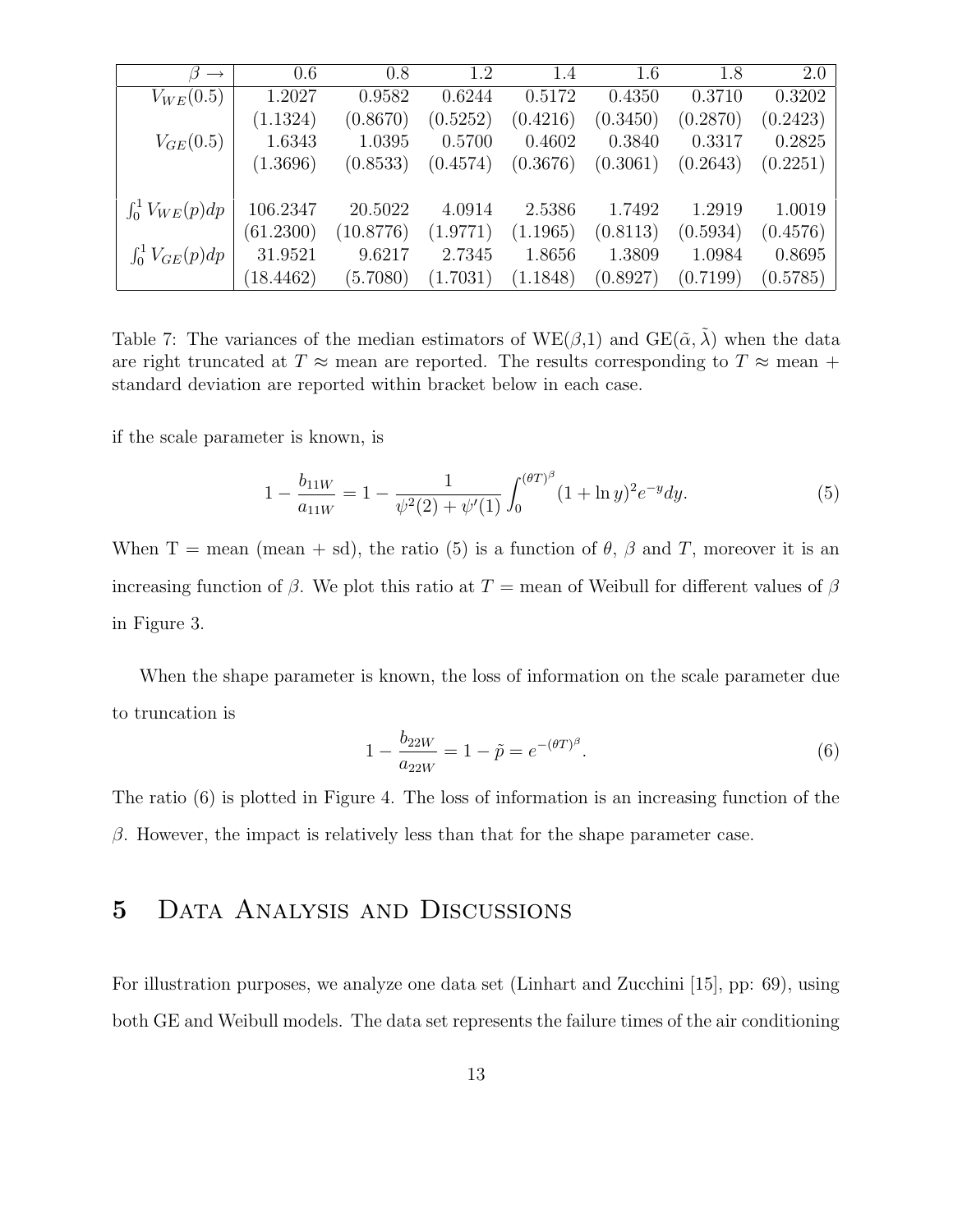| $\alpha \rightarrow$   | 0.5      | 1.5      | 2.0      | 2.5      | 3.0      |
|------------------------|----------|----------|----------|----------|----------|
| $V_{WE}(0.5)$          | 0.2264   | 1.0934   | 1.3454   | 1.5278   | 1.6765   |
|                        | (0.2111) | (0.9113) | (1.0905) | (1.2137) | (1.3115) |
| $V_{GE}(0.5)$          | 0.3051   | 1.0189   | 1.1740   | 1.2770   | 1.3498   |
|                        | (0.2551) | (0.8163) | (0.9372) | (1.0179) | (1.0753) |
|                        |          |          |          |          |          |
| $\int_0^1 V_{WE}(p)dp$ | 12.7261  | 6.5220   | 6.3097   | 6.2225   | 6.2120   |
|                        | (7.1655) | (3.1252) | (2.9625) | (2.8880) | (2.8641) |
| $\int_0^1 V_{GE}(p)dp$ | 5.3113   | 4.6409   | 4.5320   | 4.4640   | 4.4123   |
|                        | (3.0746) | (2.9068) | (2.9011) | (2.8986) | (2.8984) |

Table 8: The variances of the median estimators of  $WE(\tilde{\beta}, \tilde{\theta})$  and  $GE(\alpha, 1)$  when the data are right truncated at T  $\approx$  mean are reported. The results corresponding to T  $\approx$  mean + standard deviation are reported within bracket below in each case.

system of an airplane.

When we use the Weibull model the MLEs are,  $\hat{\beta} = 0.8554$  and  $\hat{\theta} = 0.0183$ . Similarly, when we use the GE model, the MLEs are  $\hat{\alpha} = 0.8130$  and  $\hat{\lambda} = 0.0145$ . The estimated Fisher information matrices for the Weibull and GE models are

$$
\mathbf{I}_W(\hat{\beta}, \hat{\theta}) = \begin{bmatrix} 2.6125 & 23.1033 \\ 23.1033 & 2184.9238 \end{bmatrix} \quad \mathbf{I}_G(\hat{\alpha}, \hat{\lambda}) = \begin{bmatrix} 1.5129 & -47.3124 \\ -47.3124 & 3952.2546 \end{bmatrix}
$$

respectively. It may be mentioned that, here the estimated and the observed information matrices are very close to each other. Therefore, the estimated information matrix can be replaced by the observed information matrix, which is easier to calculate. The traces are 2187.5363 and 3953.7675. Moreover,  $V_{WE}(0.05) = 2394.3945$ ,  $\int_0^1 V_{WE}(p) dp = 16736.4023$ ,  $V_{GE}(0.50) = 2283.6055$  and  $\int_0^1 V_{GE}(p) dp = 11197.1875$ . Therefore, asymptotic variance of the median estimator and also the average asymptotic variance of the percentile estimators for the GE model are smaller than the Weibull model.

One point should be mentioned here that if we multiply the data by a constant  $c$ , then the information matrix changes for both distributions and therefore the trace also changes. Therefore, it is possible to choose c in such a manner that the trace of the new Weibull infor-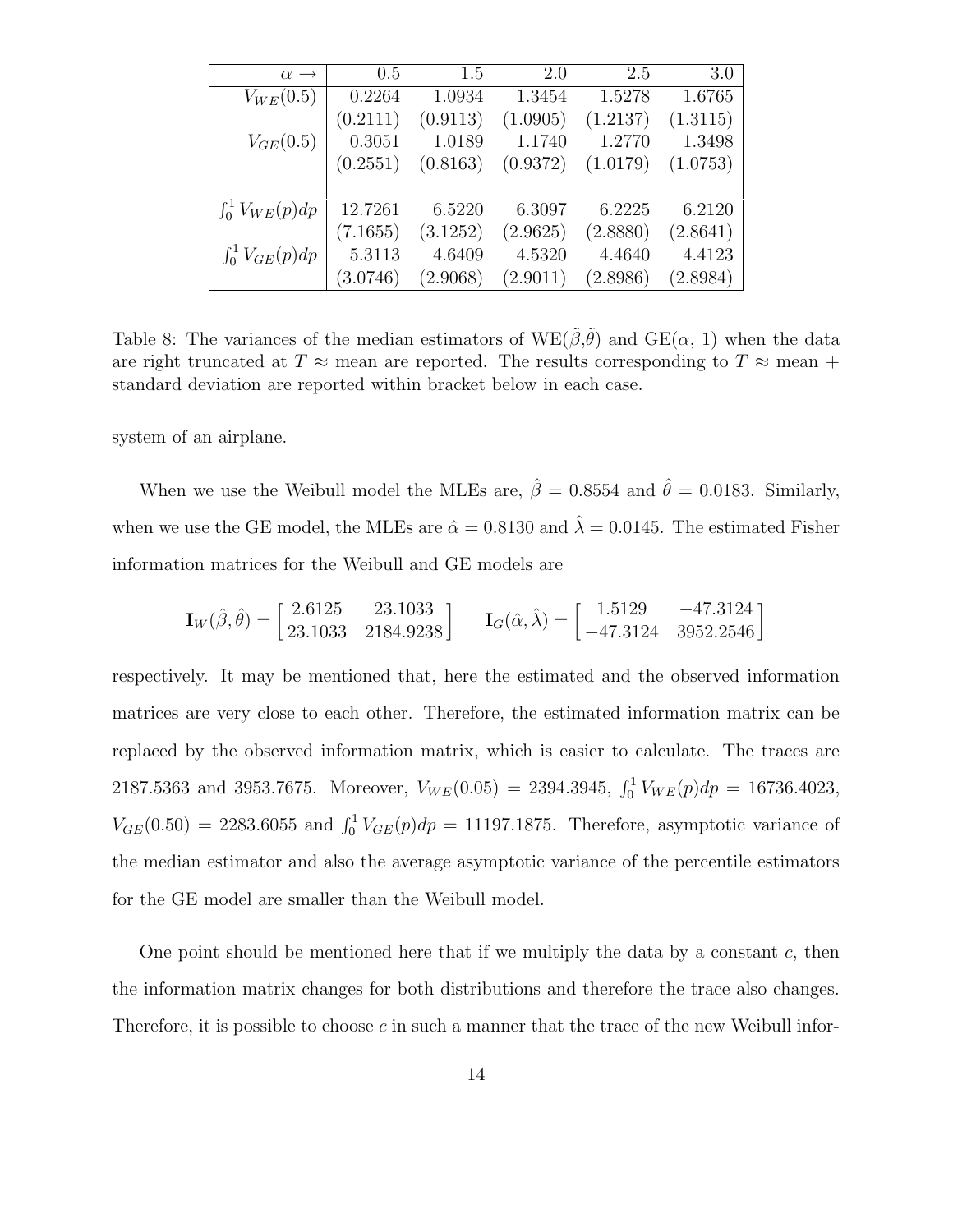

Figure 1: Percentage loss of information of the shape parameter of the GE distribution when the scale parameter is fixed and when the right truncation takes place at the mean value.

mation matrix becomes larger than the trace of the new GE information matrix. Although, the asymptotic variance of the percentile estimator also changes for the transformed data but the trend remains the same.

Note that the asymptotic variance of  $\hat{\alpha}$  is smaller than the asymptotic variance of  $\hat{\beta}$  and the asymptotic variance of  $\hat{\lambda}$  is larger than the asymptotic variance of  $\hat{\theta}$ . It is reflected in their profile likelihood surfaces also. We plot the profile likelihood surface of  $\beta(\alpha)$  for  $\theta = \hat{\theta}$  $(\lambda = \hat{\lambda})$  in Figure 5. It clearly shows that the profile likelihood surface of  $\alpha$  is flatter than β. Similarly, we plot the profile likelihood surface of  $\theta(\lambda)$  for  $\beta = \hat{\beta}$  ( $\alpha = \hat{\alpha}$ ) in Figure 6. In this case the profile likelihood of  $\theta$  is flatter than  $\lambda$ .

Now let us look at the two fitted distributions. The maximum log-likelihood values are -152.007 and -152.264 for Weibull and GE models respectively. Similarly the Kolmogorv-Smirnov (K-S) distances between the empirical distribution function and the fitted distribution functions are as follows. For the Weibull case the K-S distance is 0.1539 and the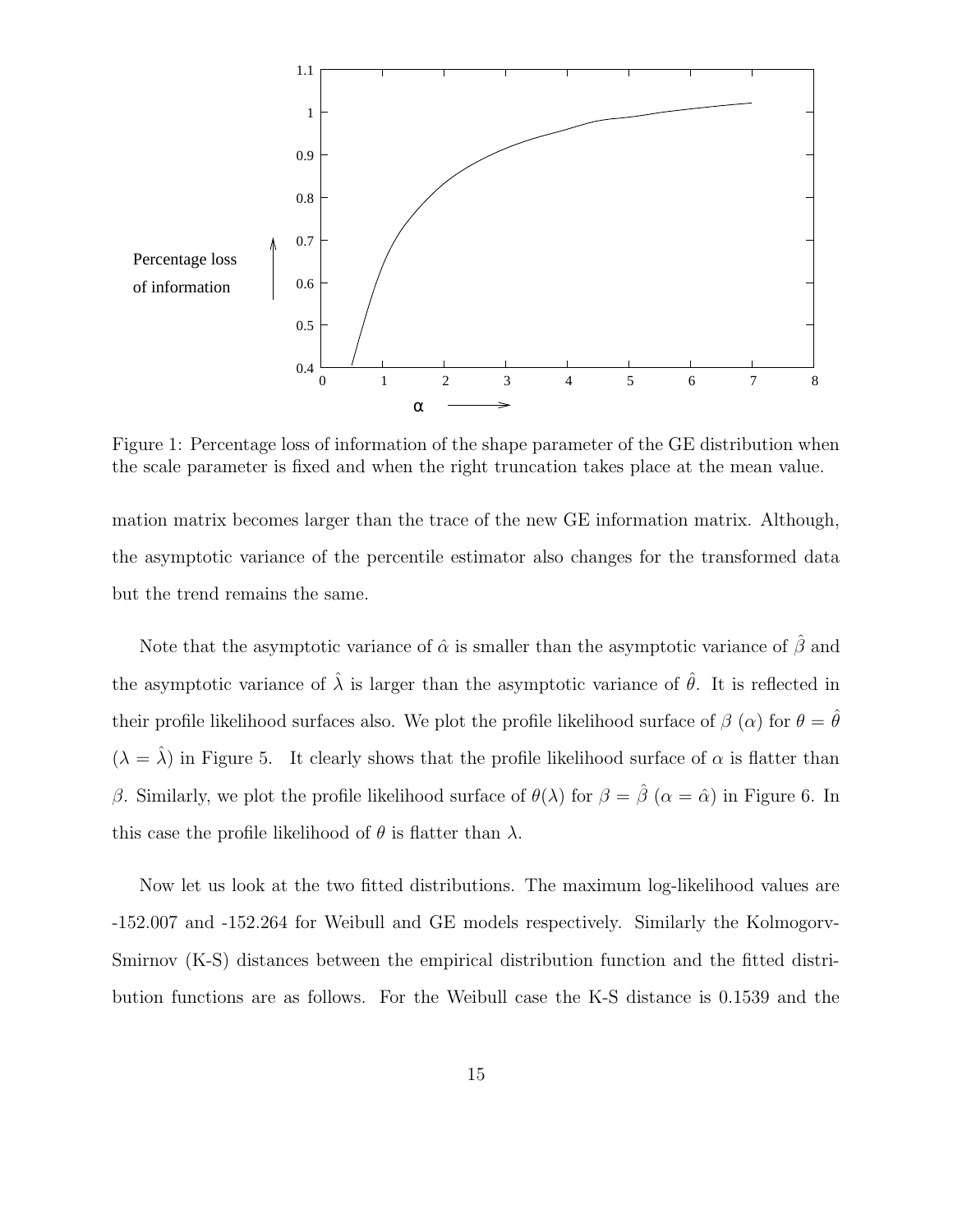

Figure 2: Percentage loss of information of the scale parameter of the GE distribution when the shape parameter is fixed and when the right truncation takes place at the mean value.

corresponding  $p$  value is 0.4755 and for the GE case the K-S distance is 0.1900 and the corresponding  $p$  values is 0.2286. We also plot the empirical survival function and the fitted survival functions in Figure 7. Both provide good fit. It is clear from the likelihood values, from the K-S distance and from Figure 7 that Weibull provides a marginally better fit than GE to the given data set. But since the two fitted distribution functions are very close to each other it is observed that the probability of correct selection (see Gupta and Kundu [10]) is also close to 0.5. In fact in this particular case, assuming that the data are coming from Weibull distribution the probability of correct selection is only 0.5224. Similarly, if we frame this model discrimination problem as a testing of hypothesis problem (see Kundu and Manglick [12]), then also we can not reject any of the null hypotheses. But comparing the asymptotic variances of the median estimators and also the average asymptotic variances, we prefer to use GE distribution rather than Weibull distribution for this particular data set.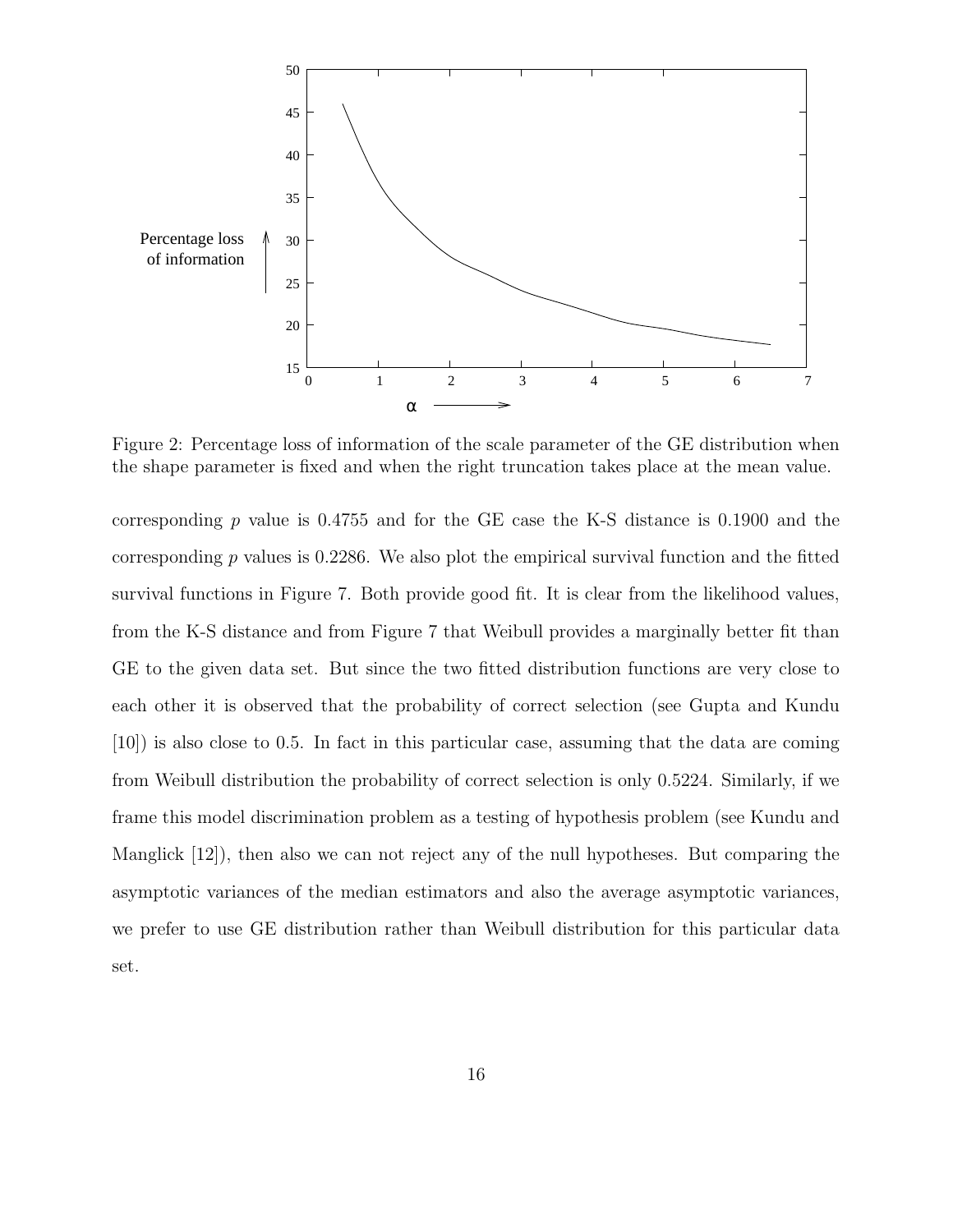

Figure 3: Percentage loss of information of the shape parameter of the Weibull distribution when the scale parameter is fixed and when the right truncation takes place at the mean value.

### 6 Conclusions

In this paper we compute the Fisher information matrices of the Weibull and GE distributions for both complete and Type-I censored data. We computed the Fisher information matrices using the likelihood function and hazard function approach. Recently, reversed hazard rate has been introduced and studied quite extensively by several authors, see for example Block, Savits and Singh [1], Chandra and Roy [2] and Gupta, Gupta and Sankaran [5]. It is observed by Gupta, Gupta and Sankaran [5] that the reversed hazard function also can be used to compute the Fisher information matrix. It is not pursued here, because it is observed that for complete or Type-I right censored data it may not be of much use. We have observed that the reversed hazard function can be used quite effectively if the data are left censored. Although, we have discussed only the complete and Type-I censored data, but similar results can be obtained even for Type-II data also. The work is in progress and it will be reported later.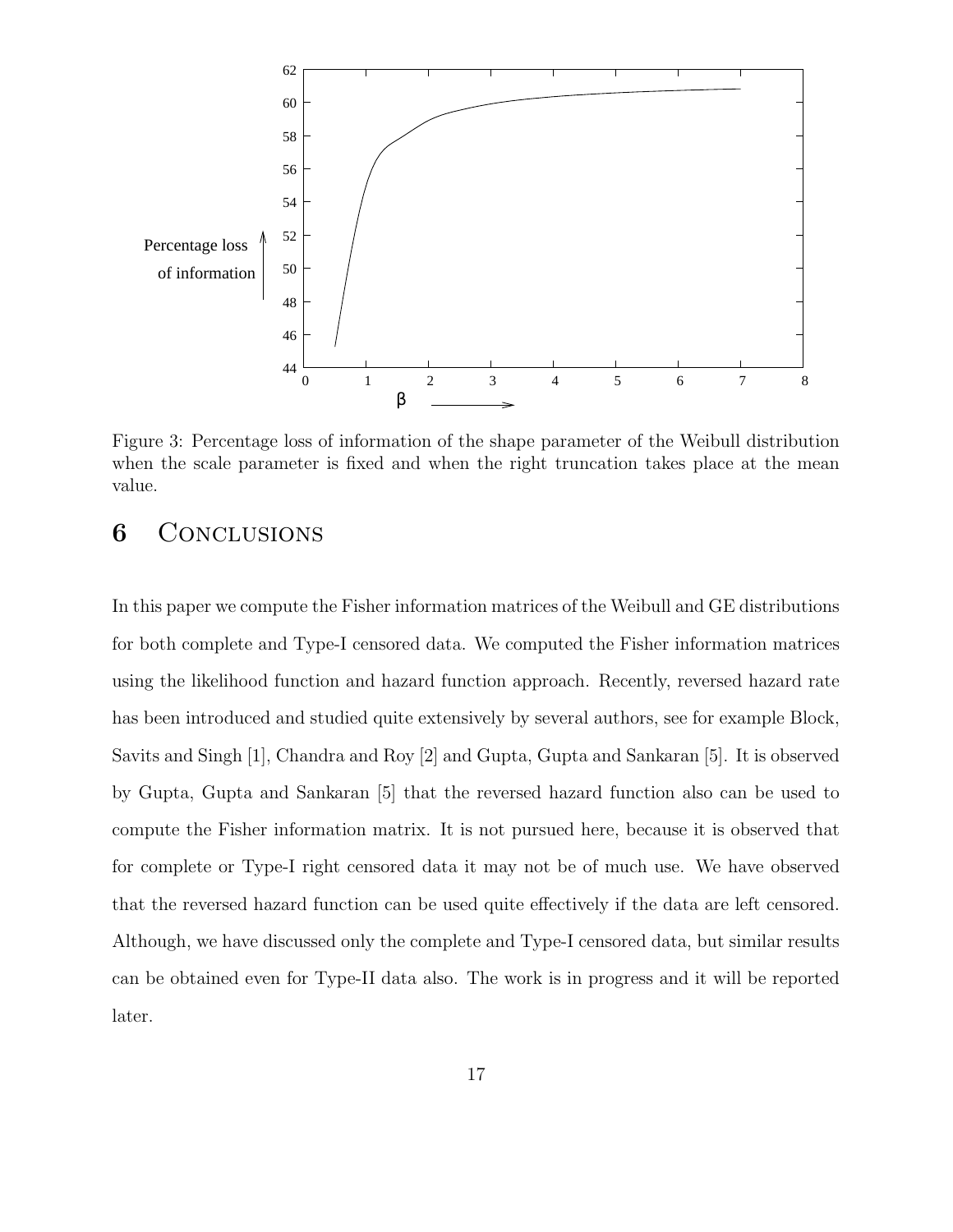

Figure 4: Percentage loss of information of the scale parameter of the Weibull distribution when the shape parameter is fixed and when the right truncation takes place at the mean value.

### Acknowledgments

The authors would like to thank two referees and one of the associate editors for some very constructive comments.

### References

- [1] Block, H. W., Savits, T. H. and Singh, H. (1998), On the reversed hazard rate function", Probabilities in the Engineering and Information Sciences, vol. 12, 69-90.
- [2] Chandra, N. N. and Roy, D. (2001), "Some results on reversed hazard rate", Probabilities in the Engineering and Information Sciences, vol. 15, 95-102.
- [3] Efron, B. and Johnstone, I. (1990), "Fisher information in terms of the hazard rate", Annals of Statistics, vol. 18, 38-62.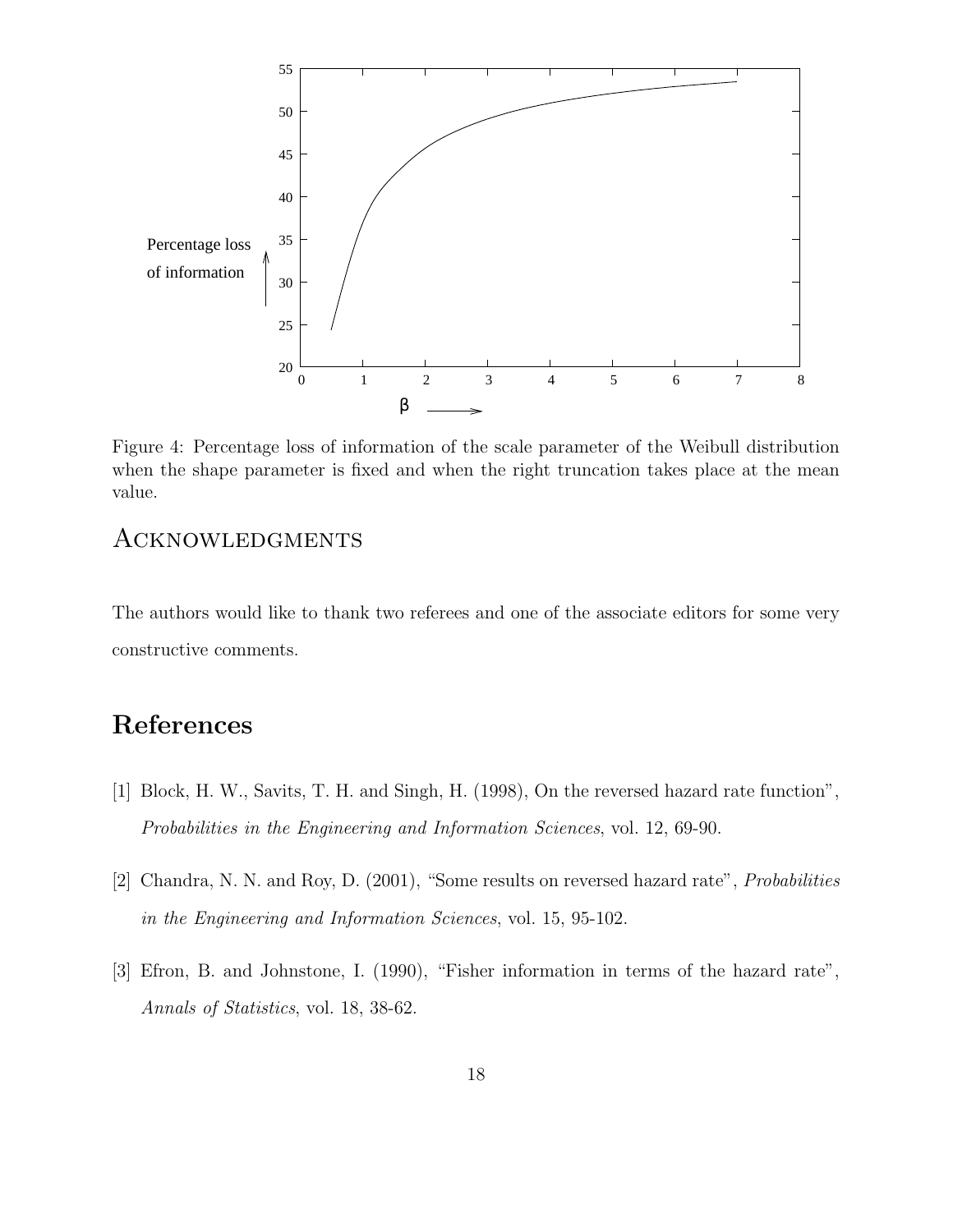

Figure 5: Profile likelihood of  $\beta$  and  $\alpha$  when  $\theta$  and  $\lambda$  are constant.

- [4] Gertsbakh, I. (1995), "On the Fisher Information in Type-I censored and quantal response data", *Statistics and Probability Letters*, vol. 23, 297-306.
- [5] Gupta, R. D., Gupta, R.C. and Sankaran, P.G. (2004), " Fisher Information in terms of the (reversed) hazard rate function", to appear in the Communications in Statistics - Theory and Methods.
- [6] Gupta, R. D. and Kundu, D. (1999), "Generalized exponential distribution", Aust. NZ. Jour. Stat., vol. 41, 173-188.
- [7] Gupta, R. D. and Kundu, D. (2001a), "Exponentiated exponential family; an alternative to gamma and Weibull distributions", Biometrical Journal, vol. 43, 117-130.
- [8] Gupta, R. D. and Kundu, D. (2001b), "Generalized exponential distribution: different methods of estimation", Journal of Statistical Computation and Simulation, vol. 69, 315- 337.
- [9] Gupta, R. D. and Kundu, D. (2002a), "Generalized exponential distribution: statistical inferences", Journal of Statistical Theory and Applications, vol. 1, 101-118.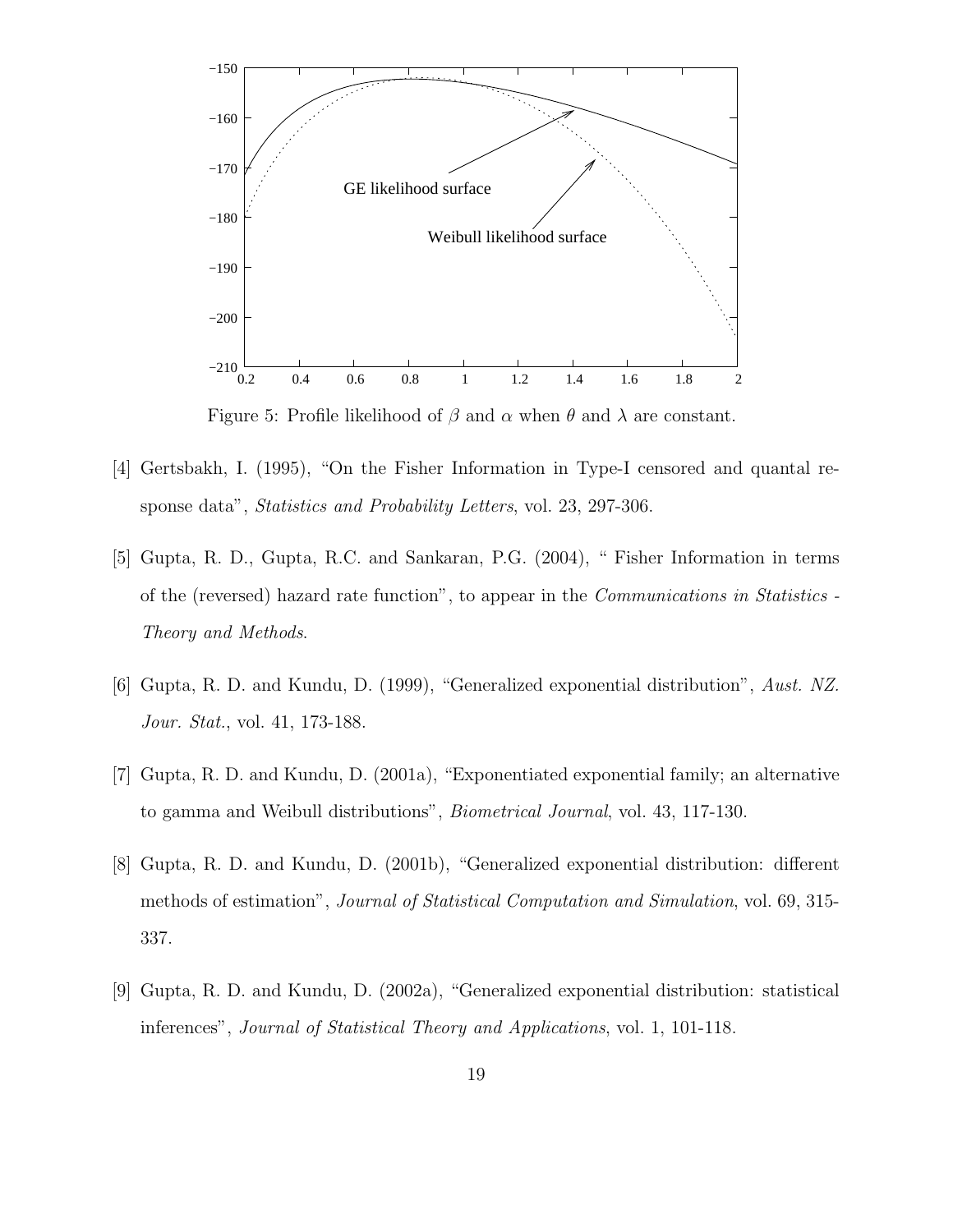

- [10] Gupta, R. D. and Kundu, D. (2003), "Discriminating between the Weibull and Generalized exponential distribution", *Computational Statistics and Data Analysis*, vol. 43, 179-196.
- [11] Gupta, R. D. and Nanda, A. (2001), "Some results on reversed hazard rate ordering", Communications in Statistics - Theory and Methods, vol. 30, 2447-2457.
- [12] Kundu, D. and Manglick, A. (2004), "Discriminating between the Weibull and lognormal distributions", Naval Research Logistics, vol. 51, 893 - 905.
- [13] Lawless, J. F. (1982), Statistical Models and Methods for Lifetime Data, Wiley, New York.
- [14] Lehmann, E. L. (1991), Theory of Point Estimation, Wiley, New York.
- [15] Linhart, H. and Zucchini, W. (1986), Model Selection, Wiley, New York.
- [16] Park, S. (1996), "Fisher Information in order statistics", Journal of the American Statistical Association, vol. 91, 385-390.